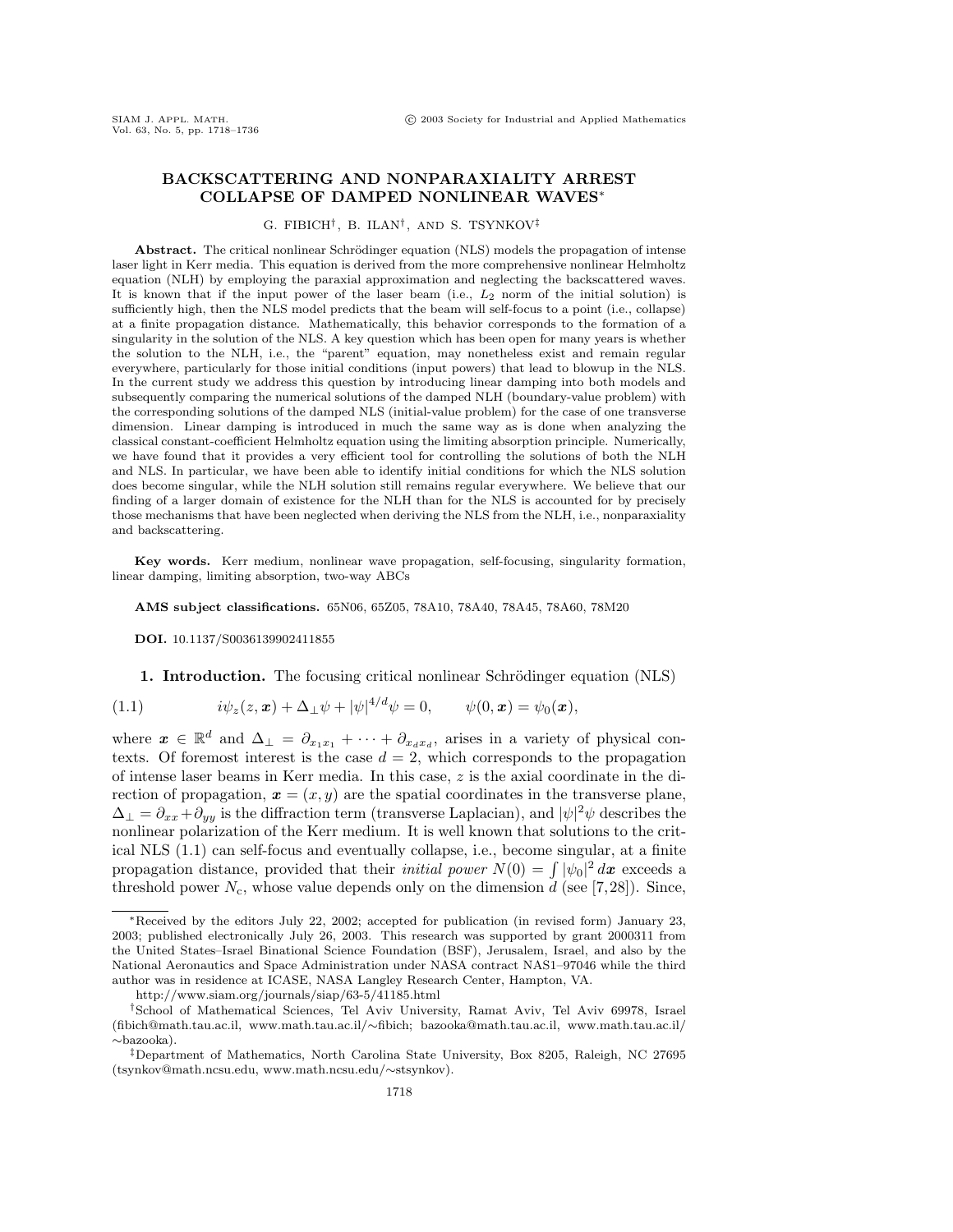however, physical quantities do not become infinite, and since in experiments laser beams continue to propagate beyond the NLS blowup point, the question arises as to what specific physical mechanism(s), among those that have been neglected when deriving the NLS from the Maxwell's equations, actually arrest(s) the collapse. We recall that the final stage in the derivation of the NLS is to disregard the backscattering and apply the paraxial approximation (see section 2.2) to the critical nonlinear Helmholtz equation (NLH)

(1.2) 
$$
\Delta E(z, x) + k_0^2 (1 + \epsilon |E|^{4/d}) E = 0, \qquad \Delta \equiv \partial_{zz} + \Delta_{\perp},
$$

where  $k_0$  is the linear wavenumber and the extent of nonlinearity is measured by the quantity  $\epsilon = 4\epsilon_0 c n_2$ , where  $n_2$  is the Kerr coefficient; see, e.g., [3,19]. Therefore, it is natural to ask whether going back from the NLS to the NLH, i.e., adding nonparaxiality and backscattering, is sufficient to guarantee existence of the solution with no singularities. In other words, for a given initial condition that leads to blowup in the critical NLS, does the NLH (always) have a solution that remains regular everywhere?

The foregoing question has been open for many years. In his celebrated 1965 paper [15], which was the first paper in the literature to predict that the solutions to the critical NLS could become singular, Kelley was careful to note that the paraxial approximation, and hence the entire NLS model, breaks down near the singularity. Feit and Fleck [4] were the first to demonstrate that nonparaxiality of the beam can arrest the blowup, by showing numerically that the initial conditions that lead to singularity formation in the NLS result in focusing-defocusing oscillations in the NLH. In these simulations, however, they did not solve a true boundary-value problem for the NLH. Instead, they solved an initial-value problem for a "modified" NLH that only describes the right-propagating wave (while introducing several additional assumptions along the way). Akhmedievand collaborators [1, 2] analyzed an initial-value problem for a different "modified" NLH; their numerical simulations also suggested that nonparaxiality arrests the singularity formation. Neither numerical approach [4] nor  $[1, 2]$ , however, accounted for the effect of backscattering. Fibich  $[5]$  applied asymptotic analysis to derive an ODE in z for self-focusing in the presence of small nonparaxiality. His analysis suggests that nonparaxiality indeed arrests the singularity formation, resulting instead in decaying focusing-defocusing oscillations. However, backscattering effects were neglected in this asymptotic analysis.

The aforementioned studies  $[1,2,4,5,15]$  have prompted a general belief that nonparaxiality arrests the collapse. However, no rigorous proof of global existence for the NLH has ever been provided. Moreover, all the simulations in the above studies neglected the backscattering and considered only the forward-propagating field. The first numerical solutions of the NLH as a true boundary-value problem, with backscattering effects fully included, have been obtained by Fibich and Tsynkov in [12], using a high-order discretization supplemented by a new two-way artificial boundary condition (ABC). In that study only the case of one transverse dimension was considered, in order to keep the computational costs low. The simulations in [12] were performed for the values of the input power of up to  $90\%$  of the threshold  $N_c$ , and they have captured the mild self-focusing of the corresponding solutions. In a subsequent paper [10], we have corroborated experimentally the prediction of the asymptotic analysis that the magnitude of the backscattered signal scales quadratically with the nonparaxiality parameter  $f$  (see section 2.2), and that the computed NLH solutions converge to the corresponding NLS solutions as f goes to zero.

The numerical methodology of [12] was obviously not free of limitations of its own. Foremost, we could not obtain converging solutions for initial powers equal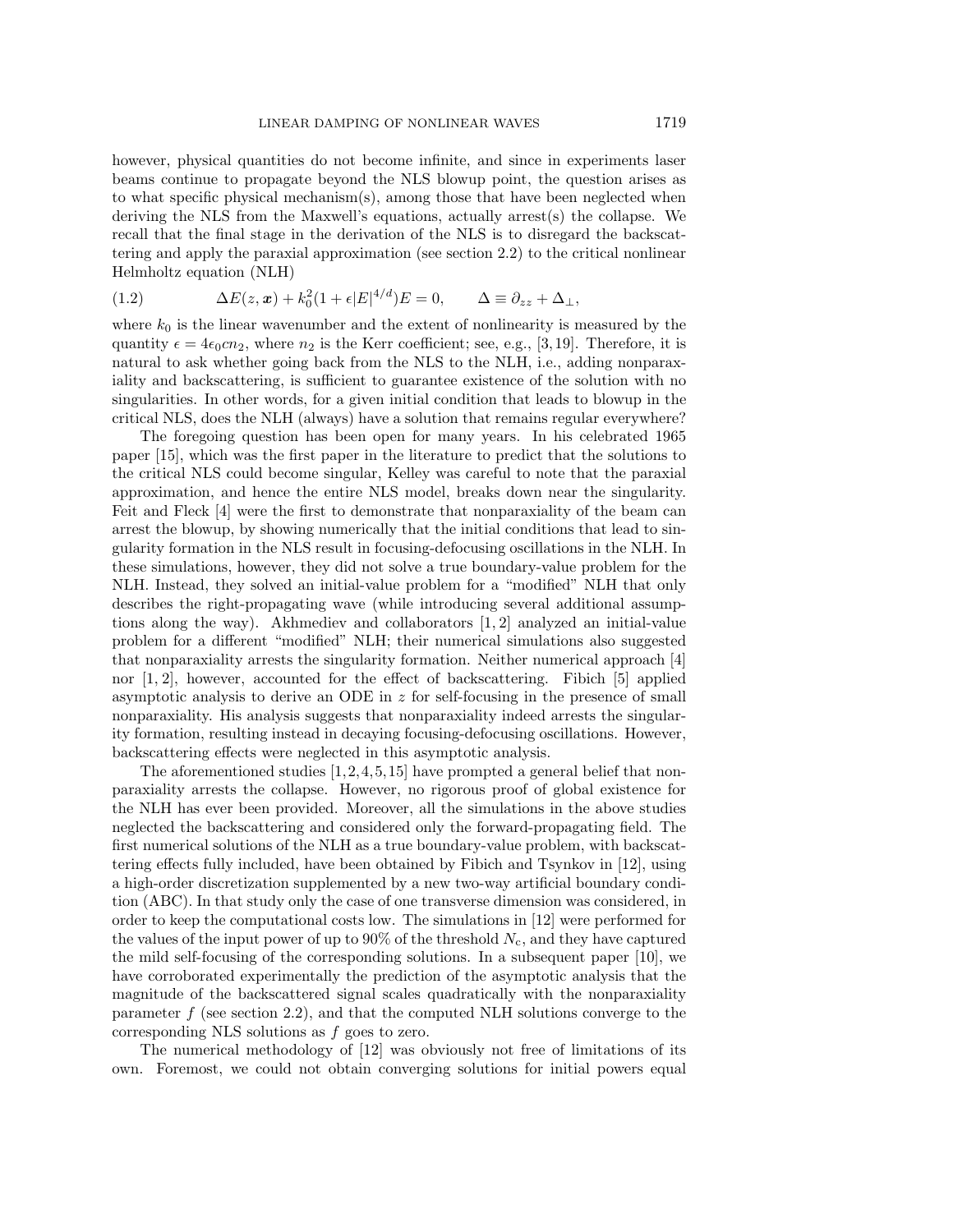to or higher than the critical value  $N_c$ . In [12], we considered initial powers only up to 90% of  $N_c$ ; in the current paper we computed the NLH solutions for up to  $N(0) = 0.99N_c$ ; see section 4. In the course of these simulations we have noticed that, as  $N(0)$  approaches the critical power from below, the convergence rate of the iterations slows down noticeably. This makes the simulations for higher subcritical values of  $N(0)$   $(0.99N_c < N(0) < N_c)$  difficult to conduct, although it is reasonable to assume that the NLH solution will converge for input powers all the way up to  $N_c$ . However, for the input power  $N(0)$  exactly equal to  $N_c$  the convergence of nonlinear iterations of [12] is lost; see section 4.

The aforementioned slowdown of convergence for input powers slightly below  $N_c$ should be attributed either to deficiencies of the method itself, or to the limits that insufficient computer resources may impose on the parameters that control the quality of the discrete approximation, or to both. As concerns the iteration method of [12], it is the most straightforward approach based on simply freezing the nonlinearity; most likely, it can be improved or replaced by a more advanced technique, and we plan on looking into this issue in the future. As for the computer resource requirements, they are determined by the size of the computational domain, which should be sufficiently large so as to meet the condition of near-linear propagation in the far field (see [12]), and by the grid size, which should be sufficiently fine to resolve a given wavelength and the sharp near-blowup profile. These requirements become more stringent for higher input powers, which decay at larger distances and/or undergo stronger focusing. In other words, the higher the input power, the larger the domain and/or the finer the grid that one needs to use in order to maintain the same solution quality and/or convergence rate. In our previous simulations we have, indeed, seen examples of diverging NLH solutions with subcritical input powers which converged on a larger computational domain and/or at a finer resolution. It is still unclear, however, whether having more computer resources and/or a better nonlinear iteration scheme will allow one to solve the NLH for initial conditions that lead to collapse in the NLS, or whether the convergence breakdown at  $N(0) > N_c$  is an indication of the loss of solvability of the NLH or loss of regularity of the solution.

As such, in the current paper we explore an alternative approach to the issue of solving the NLH in the blowup regime of the NLS, by considering the linearly damped NLH and the corresponding linearly damped NLS. The addition of linear damping is not an ad hoc procedure. Indeed, an electromagnetic wave is always partially absorbed by the medium through which it propagates, an effect neglected in the original undamped NLH and NLS, both of which model the propagation under "ideal transparency." A mathematical motivation to add linear damping comes from the socalled limiting absorption principle that is used for identifying the unique solutions of the linear Helmholtz equation; see, e.g., [27]. It is known that the classical constantcoefficient homogeneous Helmholtz equation

$$
\Delta E + k_0^2 E = 0
$$

has nontrivial solutions on the entire space even in the class of functions that vanish at infinity, which obviously amounts to nonuniqueness. To fix the problem, the additional Sommerfeld boundary conditions need to be introduced at infinity that basically distinguish between the incoming and outgoing waves. On the other hand, when a complex absorption coefficient is added, the new damped equation

(1.3b) 
$$
\Delta E + k_0^2 (1 + i\delta) E = 0
$$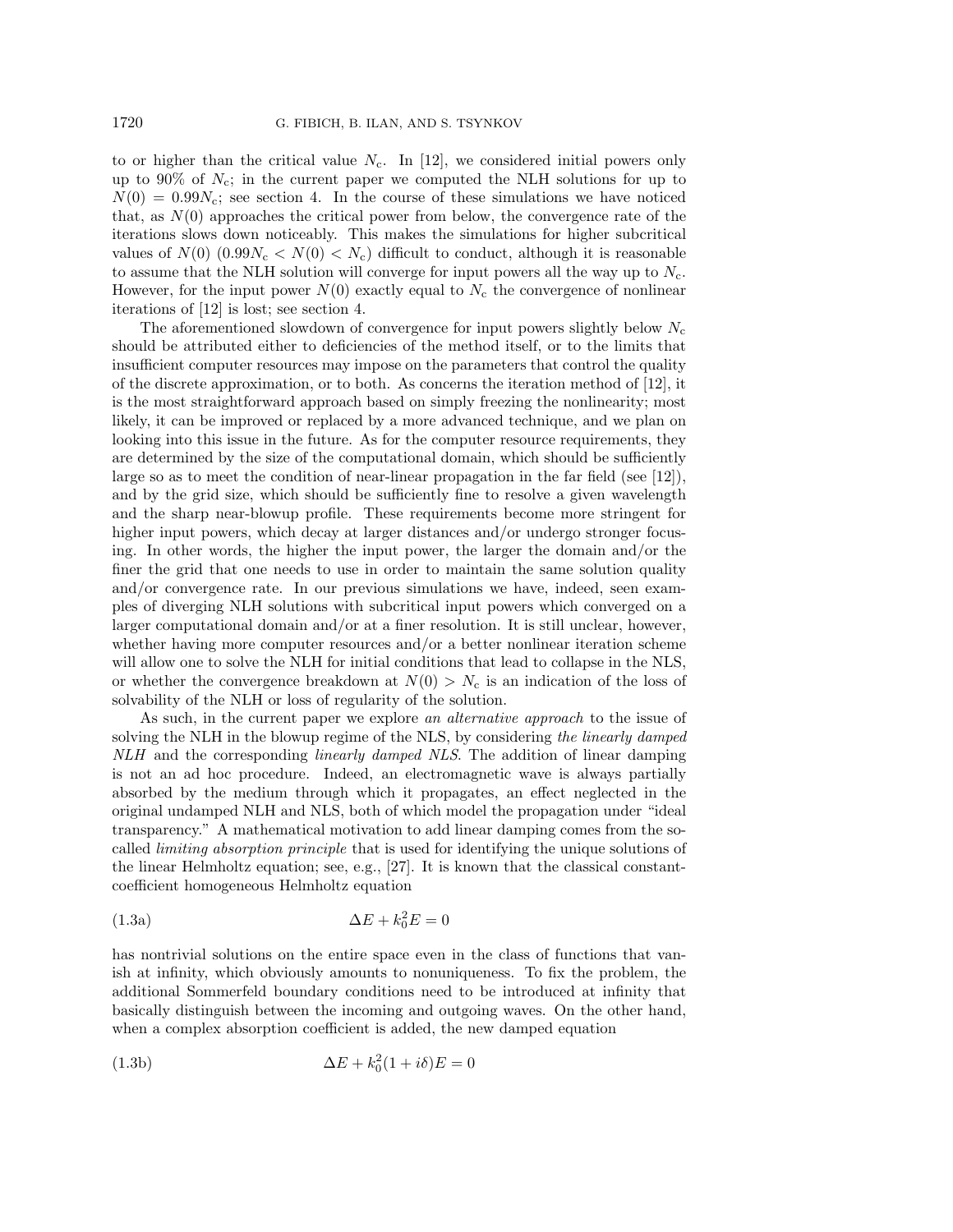has only trivial solution. Consequently, its inhomogeneous counterpart will be uniquely solvable for any compactly supported right-hand side in rather wide classes of functions, such as tempered distributions; see [27]. Moreover, when  $\delta \longrightarrow \pm 0$ , the unique solution of the inhomogeneous damped equation will *converge uniformly on* the entire space to the solution of the respective undamped equation that corresponds to either the radiation of waves toward infinity (outgoing waves) or, conversely, the incidence of waves from infinity (incoming waves), where the distinction is rendered by the sign of  $\delta$ . This, in particular, implies that if we decide to keep a small but finite damping in the equation, we may expect its solution to be uniformly close to the solution of the undamped equation that is driven by the same source terms and is composed of either only outgoing or only incoming waves in the far field. The latter consideration is especially important in the context of our iteration algorithm (see section 3 and [12] for detail), which basically reduces to a repeated solution of the constant-coefficient Helmholtz equation driven by a variety of compactly supported right-hand sides and subject to the radiation boundary conditions in the far field.

Solving the damped NLH numerically as a true boundary-value problem required only minor changes in the algorithm of [12] for the undamped NLH, which are described in section 3. At the same time, the addition of damping allows us to better control the solution. In particular, damping decreases the solution magnitude in the far field, which is a key requirement for the validity of the ABCs of [12]. As a result, we have been able to consider initial conditions with powers well above  $N_c$ .

Let us recall that, for a given initial condition that leads to the blowup in the undamped critical NLS, there is a threshold value  $\delta_{\text{th}}^{\text{S}}$  of the damping parameter  $\delta$ such that if  $\delta > \delta_{\text{th}}^{\text{S}}$ , then linear damping arrests the collapse, whereas when  $\delta < \delta_{\text{th}}^{\text{S}}$ , the solution of the NLS blows up; see  $[6]$ .<sup>1</sup> In the numerical simulations of the damped NLH reported hereafter we found a similar threshold value  $\delta_{\text{th}}^{\text{H}}$  such that for  $\delta > \delta_{\rm th}^{\rm H}$  the solution exists and is regular everywhere, whereas when  $\delta < \delta_{\rm th}^{\rm H}$ the iteration scheme diverges. As has been mentioned, in the latter case it is not clear whether the divergence indicates that there is no solution to the NLH or that our computational resources are insufficient (or the iteration scheme is suboptimal) to calculate the solution. Therefore, we can conclude that the actual (analytical) threshold value  $\hat{\delta}_{\text{th}}^{\text{H}}$ , such that regular solutions to the NLH exist for all  $\delta > \hat{\delta}_{\text{th}}^{\text{H}}$ , is less than or equal to the computed threshold  $\delta_{\rm th}^{\rm H}$ , which is determined from the simulations, i.e., that  $0 \leq \hat{\delta}_{\text{th}}^{\text{H}} \leq \delta_{\text{th}}^{\text{H}}$ .

The main result of the current study is that

$$
\delta_{\rm th}^{\rm H} < \delta_{\rm th}^{\rm S}.
$$

In other words, for a given initial condition that leads to the blowup in the undamped NLS, there is an entire range of values for the damping coefficient,  $\delta_{\text{th}}^{\text{H}} < \delta < \delta_{\text{th}}^{\text{S}}$ , for which the damped NLS solution will blow up, but the NLH solution will be regular everywhere. Therefore, we can conclude that nonparaxiality and backscattering arrest the collapse when the damping parameter is in the range  $\delta_{\rm th}^{\rm H} < \delta < \delta_{\rm th}^{\rm S}$ . Whether NLH solutions exist for infinitely small linear damping as well, i.e., in the limit  $\delta \longrightarrow 0$ , is a question that yet remains to be answered. We believe, however, that this question

<sup>1</sup>Self-focusing in the critical NLS is highly sensitive to the effect of small perturbations. Some perturbations can arrest the collapse even if they are initially infinitesimally small [11]. In contrast, an infinitesimally small linear damping does not arrest the collapse, and a sufficient amount of damping must be present to regularize the solution.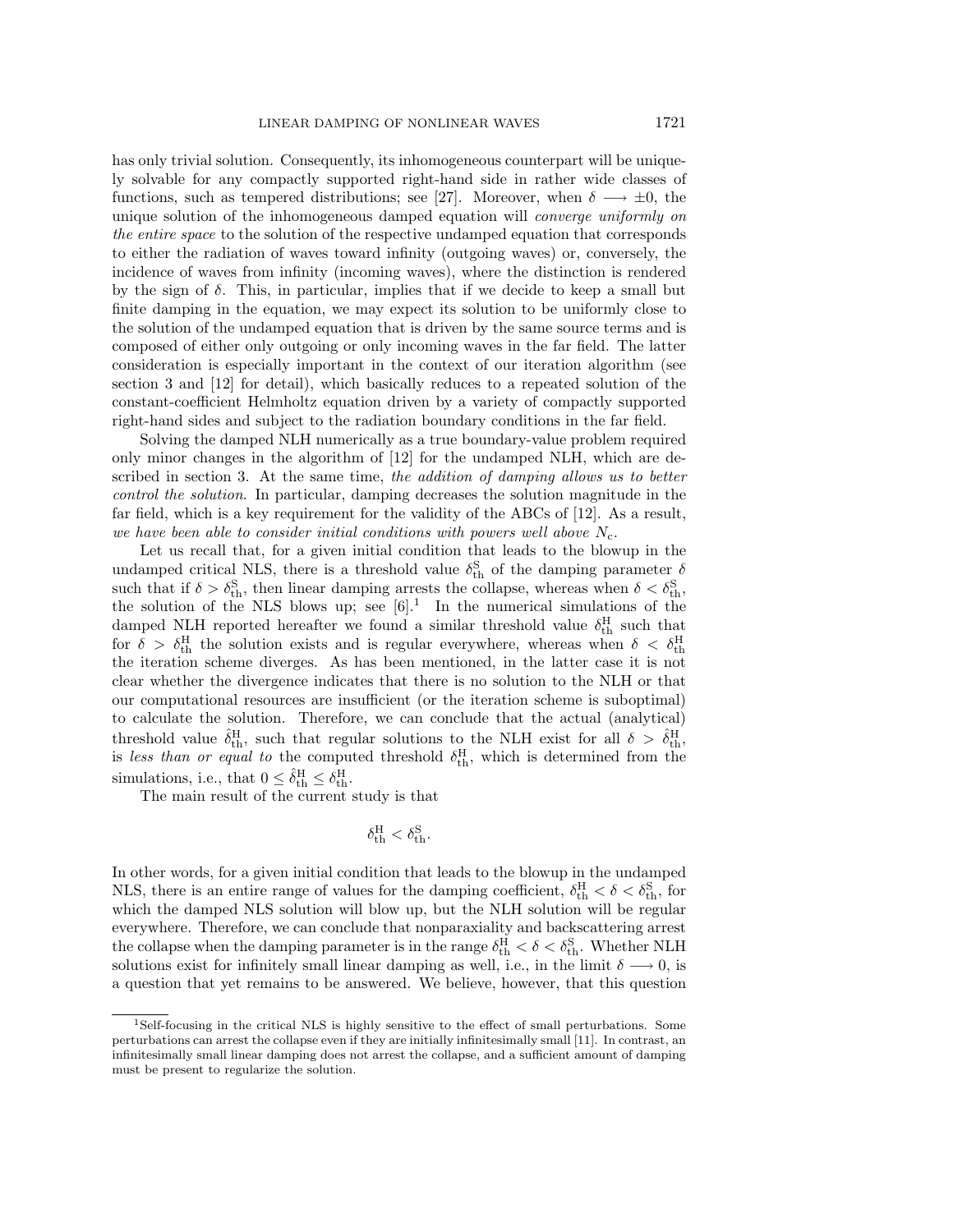should be considerably easier to address, both numerically and analytically, than the question of solvability of the original undamped NLH.

## **2. Formulation of the problem.**

**2.1. The nonlinear Helmholtz equation.** A typical setup for the propagation of electromagnetic waves in a Kerr medium is shown in Figure 2.1. An incoming laser beam with known characteristics impinges normally on the planar interface  $z = 0$  between the linear and the nonlinear medium. The electric field  $E = E(z, x)$  is governed by the NLH  $(1.2)$ . For simplicity, we consider the cylindrically symmetric case,<sup>2</sup> where  $E = E(z, r)$  and  $r = \sqrt{x_1^2 + \cdots + x_d^2}$ . The nonlinear medium occupies the semispace  $z \geq 0$  (see Figure 2.1). Consequently, the NLH (1.2) has to be supplemented by boundary conditions at  $z = 0$  and  $z \rightarrow +\infty$ . We require that as  $z \rightarrow +\infty$ , E have no left-traveling components and that the propagation be diffraction-dominated, with the field amplitude decaying to zero, i.e.,  $\lim_{z\to\infty} \max_{0\leq r\leq\infty} |E(z,r)| = 0$ , which also means that the nonlinear wavenumber  $k^2 \equiv k_0^2(1 + \epsilon |\overline{E}|^{4/d})$  approaches its linear limit:  $\lim_{z \to +\infty} k^2 = k_0^2$ . In other words, at large z's the solution should be a linear superposition of right-traveling waves. Since the actual numerical simulation is carried out on a truncated domain  $0 \le z \le z_{\text{max}}$  (Figure 2.1), the desired behavior of the solution as  $z \longrightarrow +\infty$  has to be captured by a far-field ABC at the artificial boundary  $z = z_{\text{max}}$ . This boundary condition should guarantee a reflectionless propagation of all the waves traveling towards  $z = +\infty$ . Often, boundary conditions designed to ensure the transparency of the outer boundary to the outgoing waves are called radiation boundary conditions [24].

The situation is more complex at the interface  $z = 0$ , where the total field  $E(0, r)$ is composed of a given incoming (right-traveling) component  $E_{inc}(0, r)$  and an unknown backscattered (left-traveling) component  $E_{scat}(0, r)$ , i.e.,

$$
E(0,r) = E_{\text{inc}}(0,r) + E_{\text{scat}}(0,r).
$$

As such, the boundary condition at  $z = 0$  has to guarantee the reflectionless propagation of any left-traveling wave through the interface and at the same time be able



Fig. 2.1. Schematic of propagation of waves in Kerr media.

<sup>2</sup>This assumption is quite reasonable, since even when the initial conditions of the NLS are not cylindrically symmetric, near the singularity the solution becomes cylindrically symmetric [8].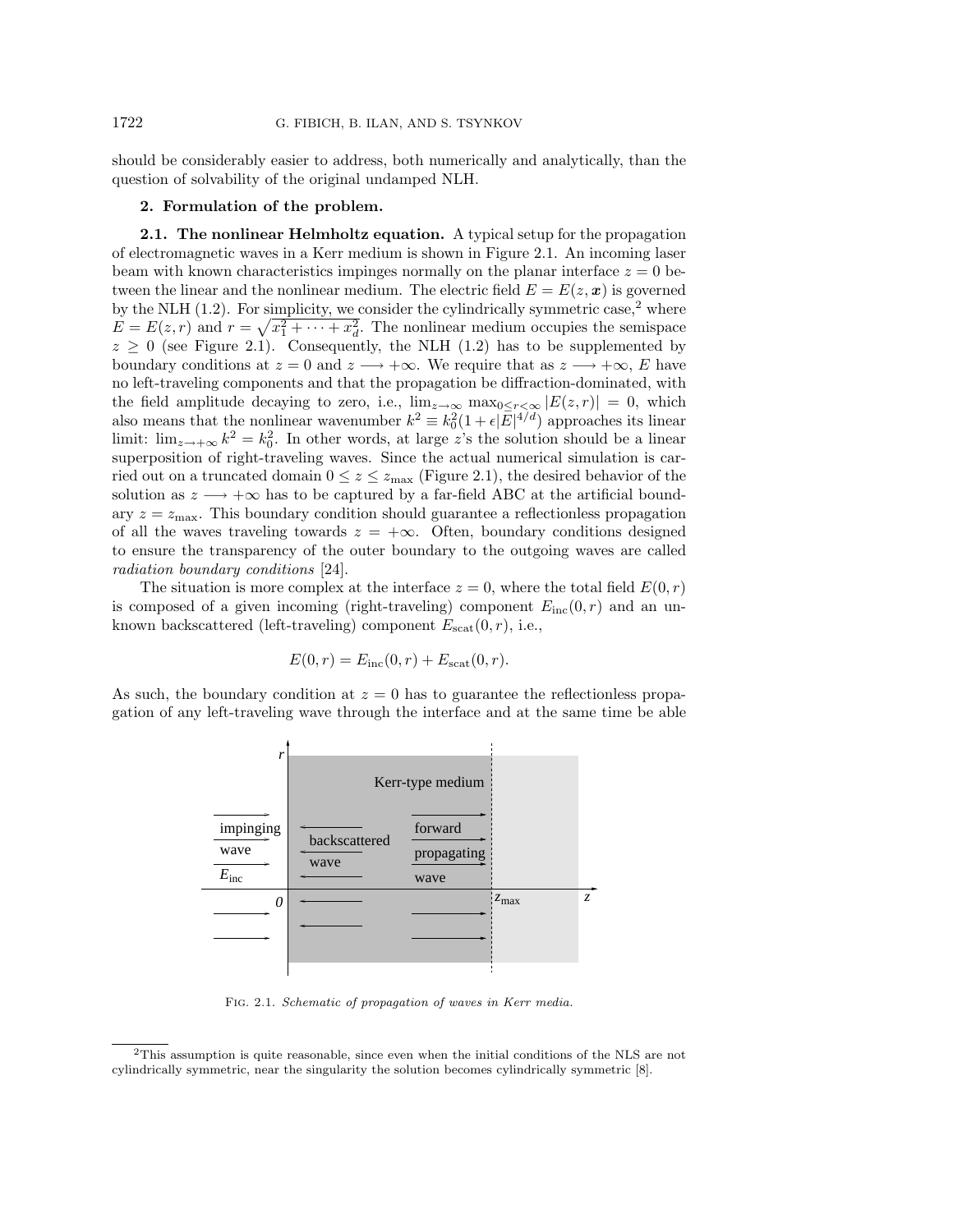to correctly prescribe the incoming signal. Implementation of such a two-way ABC was first carried out in [12] for the undamped NLS, and is extended to the damped case in section 3.3.

Finally, the electric field vanishes as  $r \rightarrow +\infty$ . In practice, we truncate the domain at some large but finite  $r_{\text{max}}$  and require that  $E(z, r_{\text{max}}) = 0$ . Similar approaches to the treatment of remote transverse artificial boundaries have been introduced and tested previously; see the discussion in the end of section 3.2. In order to avoid possible problems with reflections from the boundary  $r = r_{\text{max}}$ , the computations of section 4 were conducted with  $r_{\text{max}}$  being 40 times larger than the radius of the impinging beam.

**2.2. Paraxial approximation and the NLS.** We first introduce the dimensionless quantities  $\tilde{r}$ ,  $\tilde{z}$ , and  $\psi$  as

(2.1) 
$$
\tilde{r} = \frac{r}{r_0}, \quad \tilde{z} = \frac{z}{2L_{DF}}, \quad E = e^{ik_0 z} (e r_0^2 k_0^2)^{-d/4} \psi(z, r),
$$

where  $r_0$  is the transverse width of the input beam and  $L_{DF} = k_0 r_0^2$  is the *diffraction length*. Then, by substituting the quantities  $(2.1)$  into the NLH  $(1.2)$  and dropping the tildes, we obtain

(2.2) 
$$
i\psi_z + \Delta_\perp \psi + |\psi|^{4/d} \psi = -4f^2 \psi_{zz},
$$

where  $f = 1/r_0 k_0 = \lambda/2\pi r_0$  is the nonparaxiality parameter.

The standard derivation of the NLS is motivated by the observation that  $f \ll 1$ , since typically  $\lambda \ll r_0$ . This suggests that one can neglect the  $\psi_{zz}$  term, i.e., apply the paraxial approximation, and obtain the NLS

(2.3) 
$$
i\psi_z(z,r) + \Delta_\perp \psi + |\psi|^{4/d}\psi = 0,
$$

which is the same as the previously introduced  $(1.1)$ , except that in  $(2.3)$  we use r instead of  $\boldsymbol{x}$  for simplicity. The NLS  $(2.3)$  is supplemented by the initial condition at  $z=0$ :

$$
\psi(0,r) = (\epsilon r_0^2 k_0^2)^{d/4} E_{\rm inc}(0,r).
$$

Subsequently, it needs to be integrated by a "time"-marching algorithm, where the direction of propagation z plays the role of time. We reemphasize that backscattering effects are not taken into account by the NLS  $(2.3)$ . Indeed, once  $(2.3)$  is solved, the overall solution, according to (2.1), is the slowly varying amplitude  $\psi$  times the forward-propagating oscillatory component  $e^{ik_0z}$ .

**2.3. Linear damping.** When damping, i.e., linear absorption, is included, the NLH (1.2) becomes

(2.4) 
$$
\Delta E(z, x) + k_0^2 (1 + i\delta + \epsilon |E|^{4/d}) E = 0,
$$

where  $k_0$  is the (real part of the) wavenumber,

$$
\delta = \frac{\operatorname{Im}(n_0^2)}{\operatorname{Re}(n_0^2)},
$$

and  $n_0$  is the linear index of refraction of the medium. The corresponding NLS (2.3) becomes (see  $(2.1)$ )

(2.5) 
$$
i\psi_z + \Delta_{\perp}\psi + |\psi|^{4/d}\psi + ir_0^2k_0^2\delta\psi = 0.
$$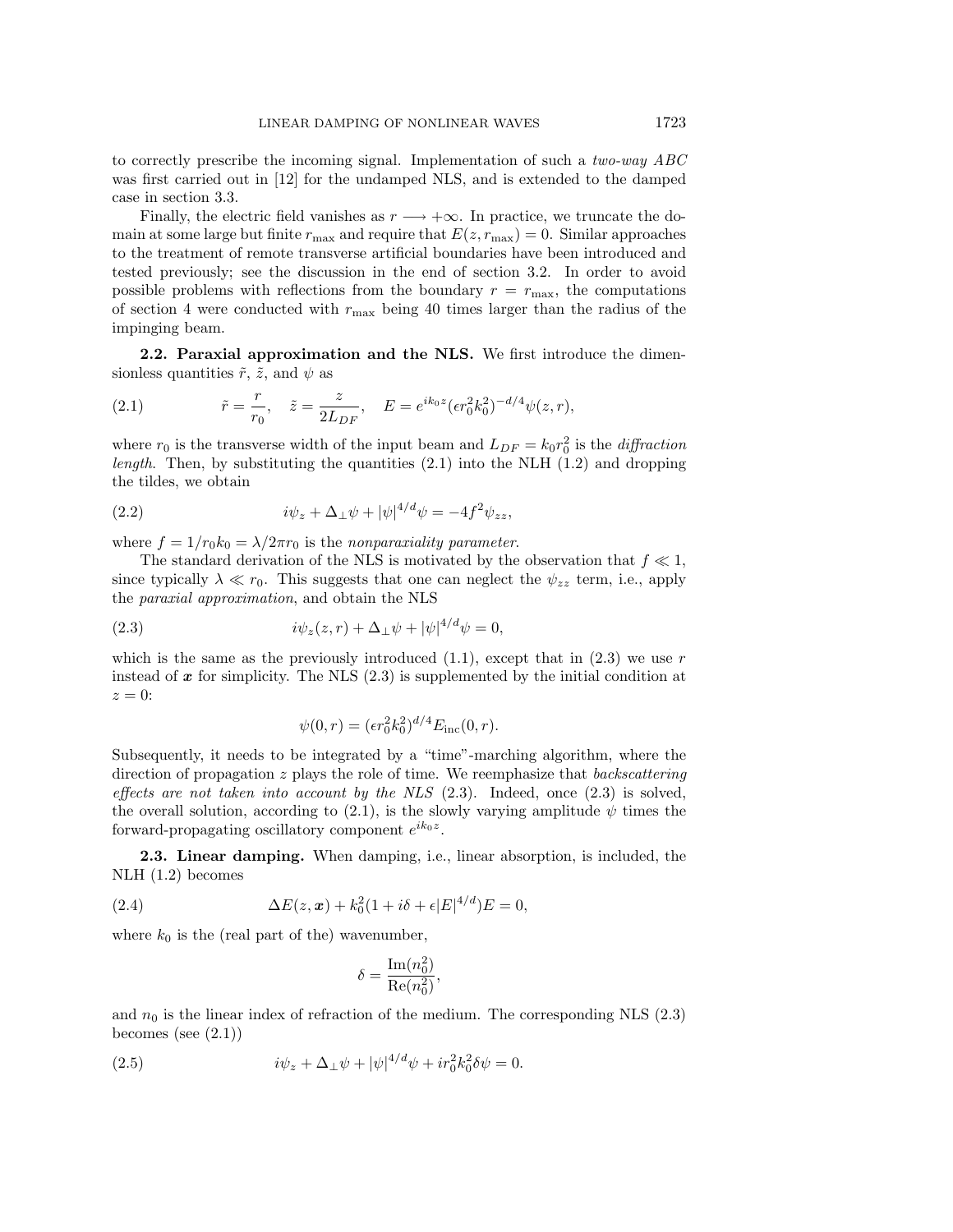By definition, optical transparency of the medium means that the damping is small. For example, for water in the visible regime [14],

$$
\frac{\text{Im}(n_0^2)}{\text{Re}(n_0^2)} \sim 10^{-7}.
$$

Having small physical values of damping also agrees well with the mathematical reasoning behind the limiting absorption principle. As indicated in section 1 (see, e.g., [27] for detail), for a classical constant-coefficient Helmholtz operator of (1.3a), the introduction of a small complex absorption coefficient of the appropriate sign [as in (1.3b)] implies that there will be a unique solution for any compactly supported excitation, and that this solution will be uniformly close in the entire space  $\mathbb{R}^{d+1}$  to the solution of the corresponding undamped linear Helmholtz equation driven by the same sources and subject to the radiation boundary conditions in the far field. In the following section 3, we show that for the formulation analyzed in this paper the proper sign of  $\delta$  is positive.

As we have noted before, the physical case that corresponds to the propagation of laser beams in bulk Kerr media is  $d = 2$ . However, in order to reduce the complexity of the computations we rather consider a simpler case  $d = 1$ , as was previously done in [12]. Thus, the damped NLH for  $E = E(z, r)$  and the damped NLS for  $\psi = \psi(z, r)$ that are solved numerically in this study are

(2.6) 
$$
E_{zz}(z,r) + E_{rr} + k_0^2 (1 + i\delta + \epsilon |E|^4) E = 0
$$

and

(2.7) 
$$
i\psi_z(z,r) + \psi_{rr} + ir_0^2 k_0^2 \delta \psi + |\psi|^4 \psi = 0,
$$

respectively.

**3. Numerical methods.** The damped NLH (2.6) is solved using fourth-order finite differences. The methodology of solution is outlined below in section 3.1; it is similar to the one that we have introduced in our previous work [12] for solving the undamped NLH. The choice of a higher-order method is motivated primarily by the necessity to resolve a small-scale phenomenon of backscattering at the background of the forward-propagating waves. Indeed, it is generally known that higher-order methods provide for a better resolution of waves. The damped NLS (2.7) is also solved using a fourth-order approximation in all coordinate directions. Since the Schödinger equation models the evolution of the slowly varying envelope, one can expect the magnitudes of the corresponding higher-order derivatives involved in the truncation error terms to be smaller for the NLS than for the NLH. This implies that on a grid of comparable size the accuracy of the numerical approximation for the NLS should be better than of those for the NLH. Moreover, in our simulations we typically employ finer grids for the NLS than those that we use for the NLH, thus obtaining an accurate numerical solution for the simpler model. It then serves as a natural reference point for the more "elaborate" NLH solution to be compared against.

**3.1. Discretization of the NLH and solution methodology.** We use a conventional fourth-order central-difference discretization for the Laplacian  $\Delta = \partial_{zz} + \partial_{rr}$ of (2.6); thus the stencil is five nodes wide in each coordinate direction. As the equation is nonlinear, we implement a nested iteration scheme. On the outer loop, we freeze the nonlinearity, i.e., consider the coefficient  $k^2 \equiv k_0^2(1 + i\delta + \epsilon |E|^4)$  as a given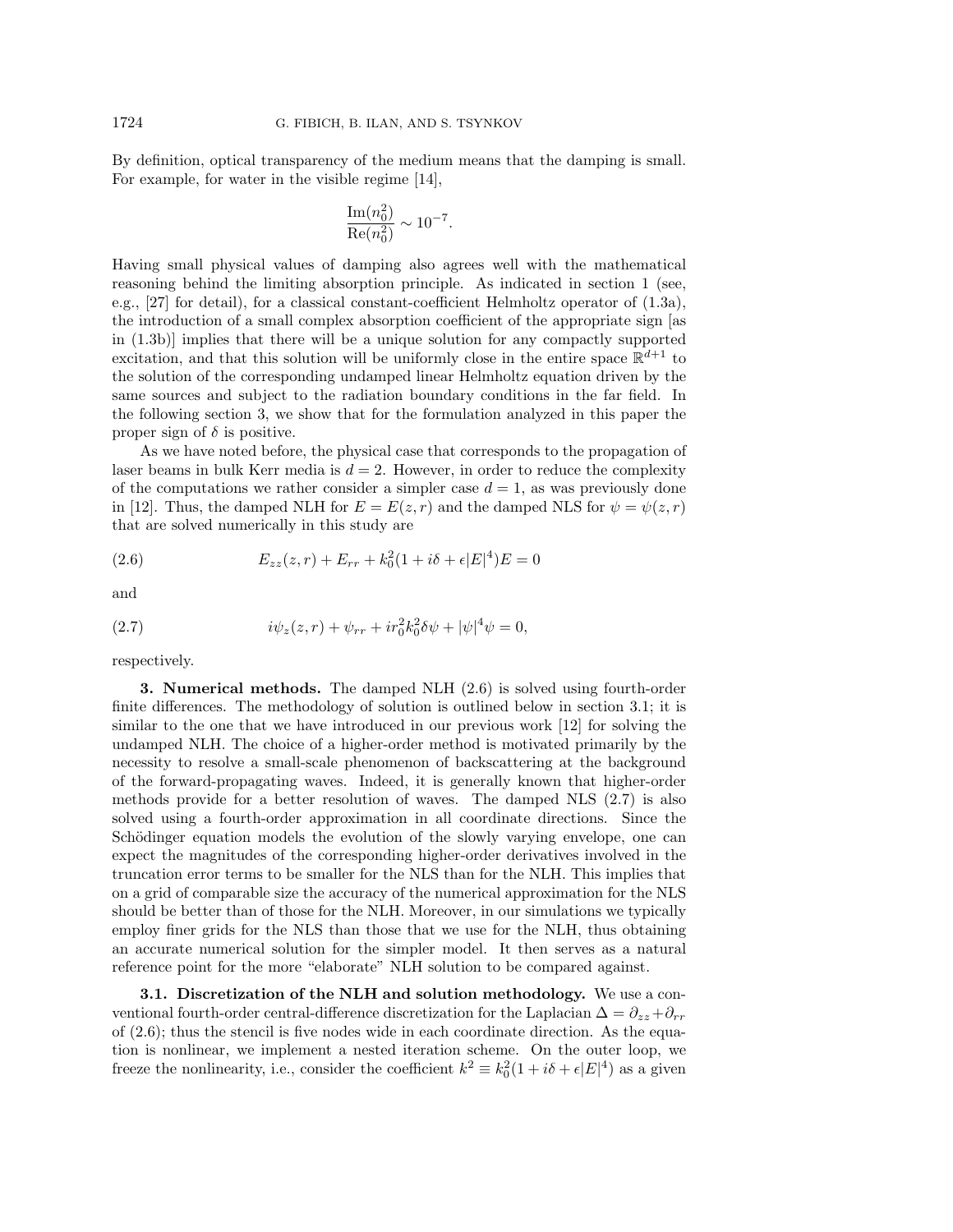function of the coordinates  $z$  and  $r$ , which is actually obtained by taking the quantity  $|E|^4$  from the previous iteration; see (2.6). This way we arrive at a linear equation with variable coefficients. The latter is also solved by iterations on the inner loop of the nested scheme. Here, we leave the entire varying part of the equation, which is proportional to  $\epsilon$ , on the lower level, and on the upper level need to invert only the constant-coefficient linear damped Helmholtz operator  $\Delta + k_0^2(1 + i\delta)$ *I* (cf. (1.3b)).

Formally, our iteration scheme resembles the fixed-point approach; however, no rigorous convergence theory is available yet, and the convergence is assessed experimentally. The advantages of using these nested iterations are twofold. First, the method eventually reduces to the repeated solution of one and the same linear constant-coefficient equation driven by different source terms, which can be done efficiently at the discrete level. Second, the radiation boundary conditions at  $z = z_{\text{max}}$ and the two-way ABCs at  $z = 0$  (see Figure 2.1) are most convenient to set on the upper time level of the iteration scheme already for the linear constant-coefficient operator.

To solve the linear constant-coefficient damped discrete Helmholtz equation

(3.1) 
$$
\Delta^{(h)}E + k_0^2(1 + i\delta)E = g,
$$

where  $q$  is the right-hand side generated on the previous iteration, we first separate the variables by implementing the discrete Fourier transform in the transverse direction r; the boundary conditions are symmetry at  $r = 0$  and zero Dirichlet at  $r = r_{\text{max}}$  (see section 2.1). This yields a collection of fourth-order one-dimensional finite-difference equations (grid index  $n$  corresponds to the continuous variable  $z$ ):

$$
(3.2) \quad \frac{-\hat{E}_{n-2} + 16\hat{E}_{n-1} - 30\hat{E}_n + 16\hat{E}_{n+1} - \hat{E}_{n+2}}{12h_z^2} + (k_0^2(1+i\delta) - \lambda_m)\hat{E}_n = \hat{g}_n
$$

parameterized by the dual Fourier variable  $\lambda_m$ ; the latter is defined by formula (29) of [12]. Each equation (3.2) needs to be solved independently.<sup>3</sup> The two-way and radiation ABCs at  $z = 0$  and  $z = z_{\text{max}}$ , respectively, for the discrete equation (3.1) are set in the Fourier space, i.e., individually for each one-dimensional equation (3.2). This is done by first identifying the linearly independent eigenmodes for the homogeneous version of this equation. It is important to note that, even though the original differential equation is of the second order, we are using its fourth-order approximation, and thus each homogeneous discrete one-dimensional equation of type (3.2) has four linearly independent solutions. These solutions are  $q_1^n$ ,  $q_1^{-n}$ ,  $q_2^n$ , and  $q_2^{-n}$  (see [12]), where  $q_1$ ,  $1/q_1$ ,  $q_2$ , and  $1/q_2$  are roots of the characteristic algebraic equation

(3.3) 
$$
-1 + 16q + (12h_z^2(k_0^2(1+i\delta) - \lambda_m) - 30)q^2 + 16q^3 - q^4 = 0.
$$

**3.2. Roots of the characteristic equation.** It is indeed easy to see that (3.3) has two pairs of mutually inverse roots. We first notice that this equation originates from a central-difference, i.e., symmetric, discretization  $(3.2)$ . Given that, if q is a root, then  $q^{-1}$  is obviously a root as well, which can be verified by direct substitution. Then, to actually find the roots we rewrite the polynomial on the left-hand side of (3.3) as

$$
(q - q1)(q - q1-1)(q - q2)(q - q2-1)
$$
  
\n
$$
\equiv -1 + (d1 + d2)q - (2 + d1d2)q2 + (d1 + d2)q3 - q4,
$$

<sup>&</sup>lt;sup>3</sup>Note that the discrete equations  $(3.1)$  and  $(3.2)$  are very similar to the corresponding discrete equations studied in [12], except that previously we had no damping.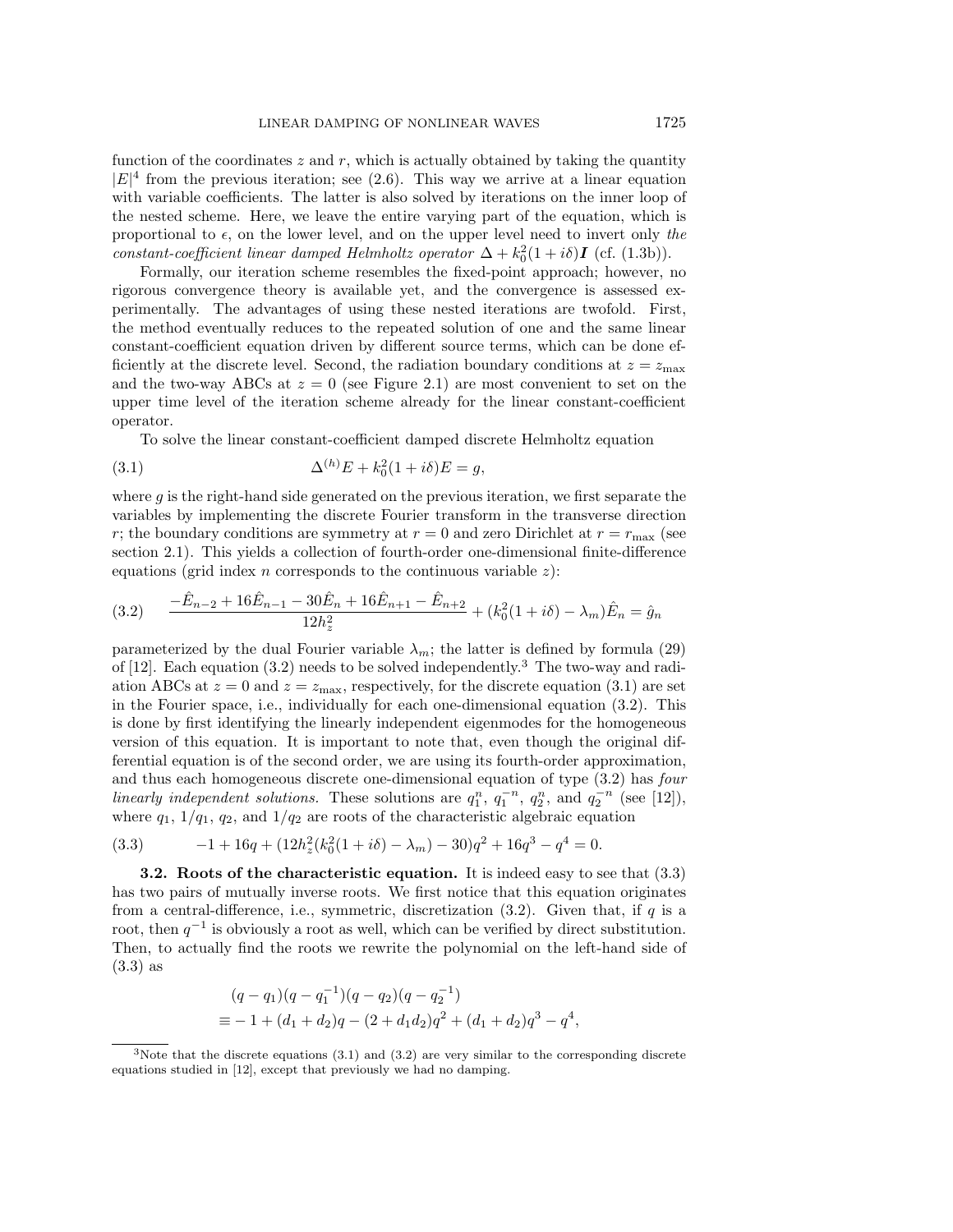where

$$
d_1 = q_1 + q_1^{-1}
$$
,  $d_2 = q_2 + q_2^{-1}$ ,

and match the coefficients. In so doing, we obtain

(3.4) 
$$
d_1 + d_2 = 16, \qquad -2 - d_1 d_2 = 12h_z^2(k_0^2(1 + i\delta) - \lambda_m) - 30,
$$

so that each pair of roots,  $q_1$ ,  $q_1^{-1}$  and  $q_2$ ,  $q_2^{-1}$ , can be found by solving the corresponding quadratic equation,

(3.5a) 
$$
q^2 - d_1 q + 1 = 0
$$

or

(3.5b) 
$$
q^2 - d_2 q + 1 = 0,
$$

while the coefficients  $d_1$  and  $d_2$  are, in turn, determined by solving quadratic equations (3.4).

At this stage, the key difference between the current analysis for the damped equation and the previous analysis for the undamped equation of [12] needs to be emphasized. As shown in [12], when  $\delta = 0$ , the first pair of solutions of the homogeneous equation (3.2),  $q_1^n$  and  $q_1^{-n}$ , approximates the genuine "longitudinal," i.e., z-aligned, modes of the undamped homogeneous differential equation (1.3a):

(3.6) 
$$
\hat{E}_1 = e^{ik_c z}
$$
 and  $\hat{E}_2 = e^{-ik_c z}$ ,

respectively. The functions  $\hat{E}_1 = \hat{E}_1(z)$  and  $\hat{E}_2 = \hat{E}_2(z)$  are two linearly independent solutions of the ODE

(3.7) 
$$
\hat{E}_{zz} + (k_0^2 - \lambda)\hat{E} = 0
$$

obtained by Fourier transforming (1.3a) with respect to r;  $\lambda$  is the dual variable. In formulae (3.6), we have denoted  $k_c = \sqrt{k_0^2 - \lambda}$ , and a particular branch of the square root that we always take is  $\sqrt{\rho e^{i\theta}} = \rho^{1/2} e^{i\theta/2}$ . The two continuous modes (3.6) may be either traveling or evanescent waves, depending on whether the real quantity  $k_c^2 = (k_0^2 - \lambda)$  is positive or negative, or in other words, whether the dual Fourier variable  $\lambda$  is less or greater than  $k_0^2$ . To demonstrate the aforementioned approximation property for the undamped  $(\delta = 0)$  discretization (3.2), we redefine  $k_c = \sqrt{k_0^2 - \lambda_m}$ , introduce  $\alpha = h_z^2 k_c^2$ , and show in [12] that if  $\alpha > 0$ , then  $q_1$  and  $q_1^{-1}$  are complex conjugate roots of the characteristic equation (3.3). Both these roots have unit magnitude  $|q_1| = |q_1^{-1}| = 1$ , which indicates that  $q_1^n$  and  $q_1^{-n}$  are pure discrete traveling waves. Moreover, if  $\alpha \ll 1$ , then (see [12])

(3.8) 
$$
q_1 = e^{ik_c h_z} + \mathcal{O}((k_c h_z)^5), \qquad q_1^{-1} = e^{-ik_c h_z} + \mathcal{O}((k_c h_z)^5).
$$

Equalities (3.8) imply that in the undamped case  $\delta = 0$ ,  $q_1^n$  is a discrete counterpart of the right-traveling wave  $\hat{E}_1$ , and  $q_1^{-n}$  is a discrete counterpart of the left-traveling wave  $E_2$ ; the approximation is obviously fourth-order accurate because on the grid  $z_n = h_z n$ . If  $\alpha < 0$  and still  $\delta = 0$ , then we again show in [12] that  $|q_1| < 1$ and  $|q_1^{-1}| > 1$ , which indicates that  $q_1^n$  is a right-evanescent wave and  $q_1^{-n}$  is a leftevanescent wave.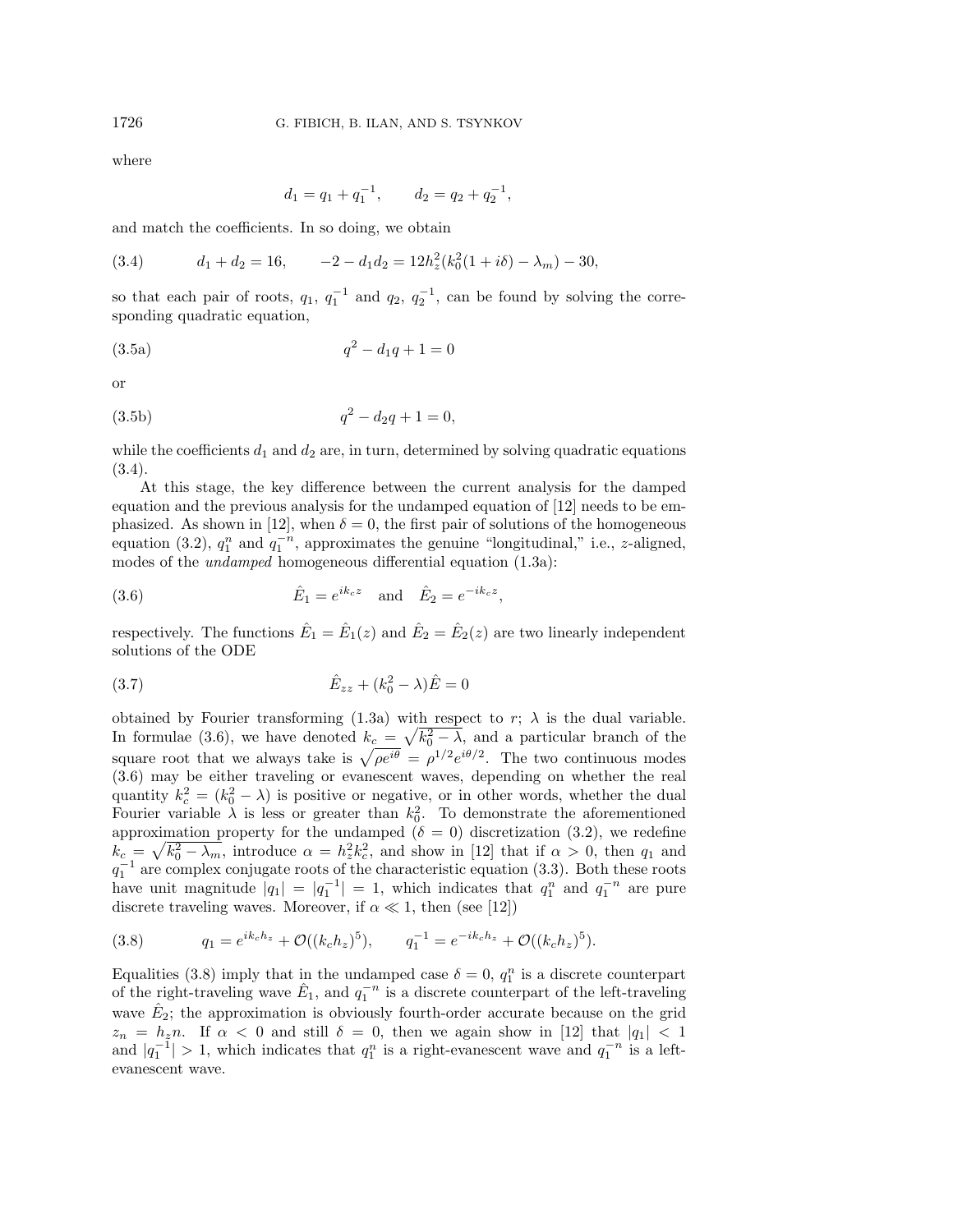The situation changes drastically with the introduction of damping. In contradistinction to the undamped case, when  $\delta \neq 0$  the homogeneous differential equation no longer has pure propagating, i.e., constant-amplitude, longitudinal modes. Indeed, by Fourier transforming equation  $(1.3b)$  in the r direction, we arrive at the family of ODEs

(3.9) 
$$
\hat{E}_{zz} + (k_0^2(1+i\delta) - \lambda)\hat{E} = 0
$$

parameterized by the dual variable  $\lambda$ . Each of the equations (3.9) has two linearly independent solutions:

(3.10)  
\n
$$
\hat{E}_1 = e^{iz\sqrt{k_c^2 + ik_0^2 \delta}} = e^{ik_c z \sqrt{1 + i \frac{k_0^2}{k_c^2} \delta}},
$$
\n
$$
\hat{E}_2 = e^{-iz\sqrt{k_c^2 + ik_0^2 \delta}} = e^{-ik_c z \sqrt{1 + i \frac{k_0^2}{k_c^2} \delta}}.
$$

Clearly, the second equality in each formula (3.10) is valid only if  $k_c \neq 0$ . Formulae  $(3.10)$  show that, as long as  $\delta \neq 0$ , there will always be a nontrivial real part in each exponent. Consequently, the amplitudes of the waves  $(3.10)$  will always decrease or increase exponentially for  $z \rightarrow \pm \infty$ . In particular, if we analyze the traveling waves regime of the undamped equation, i.e., the case of small  $\lambda: k_0^2 - \lambda > 0$ , and additionally assume that  $|\delta| \ll 1$ , then formulae (3.10) yield (cf. formulae (3.6))

(3.11) 
$$
\hat{E}_1^{(\text{damped})} \approx e^{ik_c z \left(1 + i\frac{1}{2} \frac{k_0^2}{k_c^2} \delta\right)} = e^{ik_c z - \frac{1}{2} \frac{k_0^2}{k_c} \delta z} = \hat{E}_1^{(\text{undamped})} \cdot e^{-\frac{1}{2} \frac{k_0^2}{k_c} \delta z},
$$

$$
\hat{E}_2^{(\text{damped})} \approx e^{-ik_c z \left(1 + i\frac{1}{2} \frac{k_0^2}{k_c^2} \delta\right)} = e^{-ik_c z + \frac{1}{2} \frac{k_0^2}{k_c} \delta z} = \hat{E}_2^{(\text{undamped})} \cdot e^{\frac{1}{2} \frac{k_0^2}{k_c} \delta z}.
$$

Since we identify  $\hat{E}_1^{\text{(undamped)}} = e^{ik_c z}$  of (3.6) as the right-traveling wave, and  $\hat{E}_2^{(\text{undamped})} = e^{-ik_c z}$  of (3.6) as the left traveling wave, we can conclude that to have the propagation toward infinity (i.e., the radiation of waves) accompanied by the decay of the amplitude (as opposed to growth with no bound), we have to take positive values of the damping factor  $\delta > 0$  (cf. section 1). In this case, the amplitude of  $\hat{E}_1^{\text{(damped)}}$  will decay exponentially for  $z \longrightarrow +\infty$  (propagation to the right), and the amplitude of  $\hat{E}_2^{\text{(damped)}}$  will decay exponentially for  $z \longrightarrow -\infty$  (propagation to the left). As one can easily see from (3.11), the rate of decay is controlled by the value of δ.

In connection to the aforementioned exponential behavior of the longitudinal modes, a more general fact is also worth mentioning. The full Fourier symbol of the undamped operator of (1.3a) obviously has real roots on the dual plane; these roots occupy the entire circle of radius  $k_0$  centered at the origin. In contradistinction to that, the symbol of the damped operator of (1.3b) does not have real roots on the dual plane. As shown in [20], the damped operator will therefore have an exponentially decaying fundamental solution. In practical terms it means that the outgoing waves governed by the damped Helmholtz equation will decay exponentially toward infinity in all directions. For comparison we recall that the fundamental solution of the undamped operator is given by a zero-order Hankel function, which only decays at infinity as the inverse square root of the distance from the origin.

To establish the properties of the propagating modes for the discretization (3.2) in the presence of damping, and to demonstrate similarities to the continuous damped case, we first introduce and prove the following result.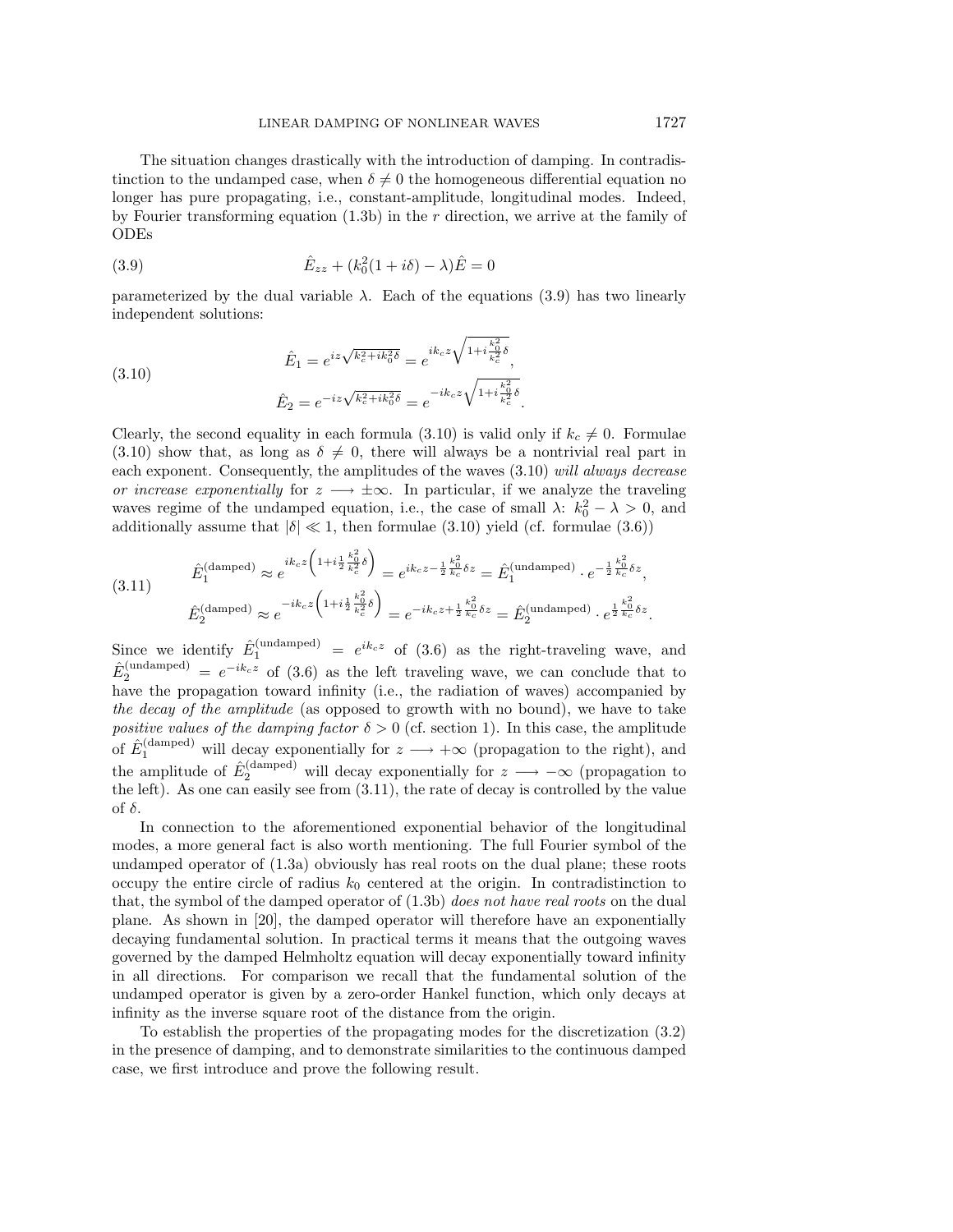PROPOSITION 3.1. The characteristic equation (3.3) for  $\delta \neq 0$  does not have roots with unit magnitude.

*Proof.* Let us assume the opposite: There exists a unit magnitude root  $q = e^{i\theta}$  to the algebraic characteristic equation (3.3). Then,

$$
-1 + 16e^{i\theta} + (12h_z^2(k_0^2(1+i\delta) - \lambda_m) - 30)e^{2i\theta} + 16e^{3i\theta} - e^{4i\theta}
$$
  
= 
$$
[-e^{-2i\theta} + 16e^{-i\theta} + (12h_z^2(k_0^2(1+i\delta) - \lambda_m) - 30) + 16e^{i\theta} - e^{2i\theta}] \cdot e^{2i\theta}
$$
  
= 
$$
[-2\cos(2\theta) + 32\cos\theta + (12h_z^2(k_0^2(1+i\delta) - \lambda_m) - 30)] \cdot e^{2i\theta} = 0.
$$

As  $e^{2i\theta} \neq 0$ , the expression in rectangular brackets has to be equal to zero. Since the only imaginary contribution to this expression is proportional to  $\delta$ , we conclude that it is only possible when  $\delta = 0$ .  $\Box$ 

Proposition 3.1 implies that, similarly to the continuous case, there will be no constant-amplitude solutions to the homogeneous counterpart of the discrete equation (3.2). Each of the four corresponding modes,  $q_1^n$ ,  $q_1^{-n}$ ,  $q_2^n$ , and  $q_2^{-n}$ , will exponentially decrease in one direction and exponentially increase in the opposite direction. In particular, if we assume as before that  $\alpha \ll 1$  in the undamped traveling waves regime,<sup>4</sup> and if we in addition let  $\delta \ll 1$ , then, solving (3.4) for  $d_1$  first, then (3.5a) for  $q_1$  and  $q_1^{-1}$ , and finally using the Taylor expansion, we obtain (cf. (3.8))

(3.12) 
$$
q_1 = e^{ik_c h_z - \frac{1}{2} \frac{k_0^2}{k_c} \delta h_z} + \mathcal{O}\left(\left[k_c h_z \left(1 + i\frac{1}{2} \frac{k_0^2}{k_c^2} \delta\right)\right]^5\right),
$$

$$
q_1^{-1} = e^{-ik_c h_z + \frac{1}{2} \frac{k_0^2}{k_c} \delta h_z} + \mathcal{O}\left(\left[k_c h_z \left(1 + i\frac{1}{2} \frac{k_0^2}{k_c^2} \delta\right)\right]^5\right).
$$

Equalities (3.12) mean that the damped discrete traveling waves  $q_1^n$  and  $q_1^{-n}$  approximate the damped continuous waves (3.11) with the fourth order of accuracy. This result is obviously similar to the one obtained in the undamped case; see formulae (3.8).

Thus far, our discussion has focused on the first pair of roots  $q_1$  and  $q_1^{-1}$  of the characteristic equation (3.3), because these roots correspond to the genuine modes of the original differential equation. The second pair of roots  $q_2$  and  $q_2^{-1}$  is obtained by solving  $(3.4)$  for  $d_2$  and subsequently solving  $(3.5b)$ . The corresponding pair of solutions  $q_2^n$  and  $q_2^{-n}$  is, of course, a pure numerical artifact. In [12] we have shown that for  $\delta = 0$  the roots  $q_1$  and  $q_1^{-1}$  cannot have unit magnitude:  $|q_2| < 1$  and  $|q_2^{-1}| > 1$ , which means that the waves  $q_2^n$  and  $q_2^{-n}$  are always evanescent. In the damped case, Proposition 3.1 implies that these waves will remain evanescent as well. The presence of the second pair of waves, however, implies that the discrete equation requires two more boundary conditions compared to the original differential equation.

In section 1, we have outlined a general two-fold motivation behind the introduction of damping into the Helmholtz equation. One part was coming from physics because absorption by the medium always accompanies the propagation of electromagnetic waves in real-life settings. Moreover, from the standpoint of mathematics the introduction of damping helps select a unique solution using the limiting absorption principle. Besides these two key reasons, the presence of damping in the equation also positively affects the properties of the numerical algorithm.

<sup>&</sup>lt;sup>4</sup>This would also imply  $\frac{k_0^2}{k_c} h_z \ll 1$  because  $\lambda_m$  is small and  $k_c \sim k_0$ .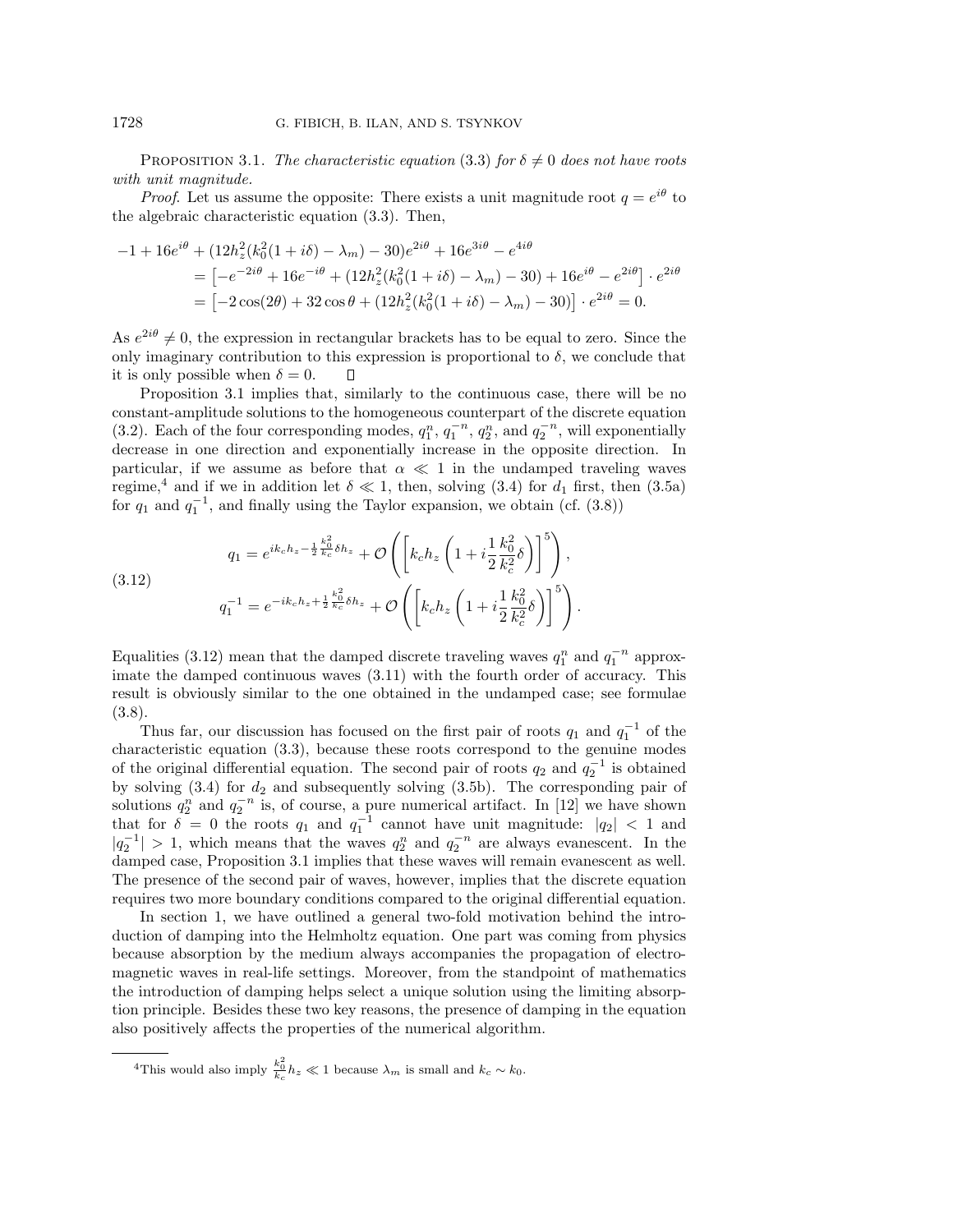First, having no roots of unit magnitude presents a significant advantage from the viewpoint of numerical stability. In this case, every discrete system  $(3.2)$ , supplemented by the boundary conditions that are discussed below in section 3.3, will be well posed in the classical sense of  $[13, 21]$ . In contrast to that, in the original undamped case existence of the roots with unit magnitude may, generally speaking, cause a weak polynomial growth of the error when the grid size is refined, although no major exponential instability will be possible.

We recall that the original formulation of the problem requires that  $E(z, r)$  vanish as  $|r| \longrightarrow \infty$ . Instead, when solving the problem numerically, we set  $E(z, r)=0$ at a large but still finite distance  $r = r_{\text{max}}$ . Of course, we expect that on some fixed bounded region of interest located next to the axis of the propagating beam our solution will converge to the original infinite-domain solution with the increase of  $r_{\text{max}}$ . A general methodology for solving infinite-domain problems based on a similar idea was first introduced and studied in [22, 23, 25, 26] in the context of fluid flow. It was shown, in particular, that one may obtain the convergence rate inversely proportional to the square of the domain size (i.e.,  $\sim 1/r_{\text{max}}^2$  using our particular notations). Besides, for a specific example that involves the Laplace equation that transforms into a Yukawa equation by introducing small "dissipation," Mishkovand Ryaben'kii have shown in [18] that one may expect a much faster convergence of the damped solution to the undamped one on a fixed-size domain rather than on the original unbounded domain. Even though the formulation of the problem in [18] is not quite the same as the one analyzed here, there are still similarities that allow us to consider the results of [18] as another argument for using the damped equation.

**3.3. Boundary conditions.** Apart from the foregoing key difference in the properties of the roots of (3.3) in the undamped and damped case (see section 3.2), the algorithm for solving the damped NLH remains basically the same as the undamped algorithm of  $[12]$ . Each equation  $(3.2)$  needs to be supplemented by the radiation boundary conditions at  $z = z_{\text{max}}$  and two-way ABCs at  $z = 0$ .

The *radiation boundary conditions* are constructed by requiring that on the right boundary  $z = z_{\text{max}}$  the solution of (3.2) be composed of only the waves that propagate/decay to the right, i.e.,  $\hat{E}_n = c_1 q_1^n + c_2 q_2^n$ . The selection is rendered by the so-called one-way discrete Helmholtz equation [12], which is a linear homogeneous relation that defines the span of all the appropriate modes. Specifically, let us consider (3.2) on the grid  $n = 0, 1, \ldots, N-1, N$ , and assume that the right-hand side  $\hat{g}_n$  is small and can therefore be neglected near the right boundary  $n = N$ , i.e., that the propagation is almost linear in the far field. Then, we require that the vector  $\left[\hat{E}_{N-3}, \hat{E}_{N-2}, \hat{E}_{N-1}, \hat{E}_{N}\right]_{N=2}^{T}$  be a linear combination of the two vectors  $[q_1^{N-3}, q_1^{N-2}, q_1^{N-1}, q_1^N]^T$  and  $[q_2^{N-3}, q_2^{N-2}, q_2^{N-1}, q_2^N]^T$ , which obviously translates into

(3.13) 
$$
\text{Rank}\begin{bmatrix} \hat{E}_{N-3} & \hat{E}_{N-2} & \hat{E}_{N-1} & \hat{E}_{N} \\ 1 & q_1 & q_1^2 & q_1^3 \\ 1 & q_2 & q_2^2 & q_2^3 \end{bmatrix} = 2.
$$

Relation (3.13) is, in turn, equivalent to the two scalar equalities

(3.14a) 
$$
q_1 q_2 \hat{E}_{N-3} - (q_1 + q_2) \hat{E}_{N-2} + \hat{E}_{N-1} = 0,
$$

(3.14b) 
$$
q_1 q_2 \hat{E}_{N-2} - (q_1 + q_2) \hat{E}_{N-1} + \hat{E}_N = 0,
$$

which constitute the one-way-to-the-right discrete Helmholtz equation. Relations (3.14a) and (3.14b) supplement the scheme (3.2) at  $n = N - 1$  and  $n = N$ , respec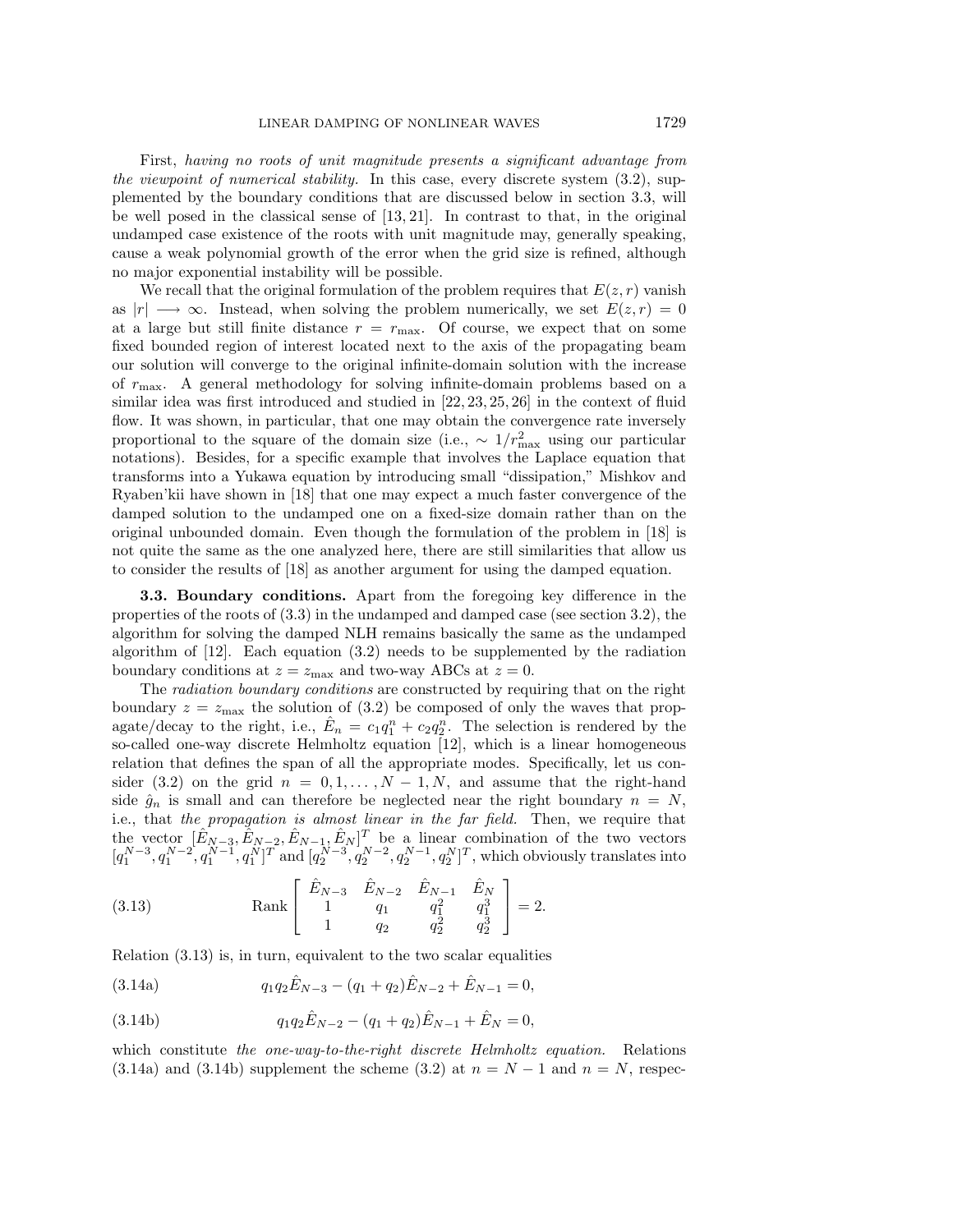tively, i.e., at the two near-edge nodes of the grid where the regular five-point-wide stencil of (3.2) cannot be applied.

The two-way ABC at  $z = 0$  also has to possess the capability of radiation boundary conditions, i.e., it has guarantee the transparency of the interface for all the waves that propagate/decay to the left. In other words, we require that at the left boundary the outgoing, i.e., scattered, waves be given by  $\hat{E}_n^{(\text{scat})} = c_1 q_1^{-n} + c_2 q_2^{-n}$ . Assuming for a second the homogeneity  $\hat{g}_n = 0$  near  $n = 0$ , we could obtain, similarly to (3.13),

(3.15) 
$$
\text{Rank}\left[\begin{array}{ccc} \hat{E}_0^{(\text{scat})} & \hat{E}_1^{(\text{scat})} & \hat{E}_2^{(\text{scat})} & \hat{E}_3^{(\text{scat})} \\ 1 & q_1^{-1} & q_1^{-2} & q_1^{-3} \\ 1 & q_2^{-1} & q_2^{-2} & q_2^{-3} \end{array}\right] = 2.
$$

Relation (3.15), again, is equivalent to the one-way-to-the-left discrete Helmholtz equation:

(3.16a) 
$$
\hat{E}_0^{(\text{scat})} - (q_1 + q_2)\hat{E}_1^{(\text{scat})} + q_1 q_2 \hat{E}_2^{(\text{scat})} = 0,
$$

(3.16b) 
$$
\hat{E}_1^{\text{(scat)}} - (q_1 + q_2) \hat{E}_2^{\text{(scat)}} + q_1 q_2 \hat{E}_3^{\text{(scat)}} = 0.
$$

Equations (3.16a), (3.16b), however, cannot be immediately used as the ABC at  $z = 0$  because the foregoing assumption of homogeneity near the interface is, generally speaking, not correct, and moreover, (3.16a), (3.16b) do not account for the incoming wave at  $z = 0$  (see section 2.1), i.e., do not have the important two-way capability. The analysis of [12] shows that to accurately address both issues, i.e., the inhomogeneity that comes from the previous iteration and the presence of the incoming wave, it is sufficient to introduce particular modifications to the right-hand side  $g_n$  at only two nodes:  $n = 0$  and  $n = 1$ . The corresponding modification due to the incoming signal is obtained by simply substituting the right-traveling incoming wave  $\hat{E}_0^{(\text{inc})}q_1^n$  into the one-way-to-the-left Helmholtz equation (3.16a), (3.16b). Altogether, the two-way ABCs at  $z = 0$  are given by (cf. formulae  $(3.16a)$ ,  $(3.16b)$ )

(3.17a) 
$$
\hat{E}_0 - (q_1 + q_2)\hat{E}_1 + q_1q_2\hat{E}_2 = \hat{g}'_0,
$$

(3.17b) 
$$
\hat{E}_1 - (q_1 + q_2)\hat{E}_2 + q_1q_2\hat{E}_3 = \hat{g}'_1,
$$

where a prime denotes the aforementioned modification of the right-hand side; see [12]. Again, relations (3.17a) and (3.17b) supplement the scheme (3.2) at the near-edge nodes  $n = 0$  and  $n = 1$ , respectively, where the regular five-point stencil cannot be applied. Straightforward considerations based on the linear superposition principle and uniqueness (see  $[12]$ ) guarantee that inhomogeneous relations  $(3.17a)$ ,  $(3.17b)$ correctly specify the incoming signal at  $z = 0$  and still ensure the reflectionless propagation of all the outgoing waves through  $z = 0$  toward  $z = -\infty$ .

**3.4. Computational complexity.** The computational complexity of one solution of (3.1) is  $\mathcal{O}(N_zN_r\ln N_r)$  operations, where  $N_z$  and  $N_r$  are the corresponding grid dimensions. Indeed, the cost of solving each of the  $N_r$  one-dimensional systems  $(3.2)$  is linear with respect to  $N_z$ , because each of these systems needs to be solved repeatedly for multiple right-hand sides. As such, the sparse LU decomposition can be performed only once ahead of time, and the cost of backward substitution is linear. Therefore, the overall complexity is dominated by the cost of  $N_z$  direct and inverse FFTs of length  $N_r$ , which is  $\mathcal{O}(N_zN_r \ln N_r)$ .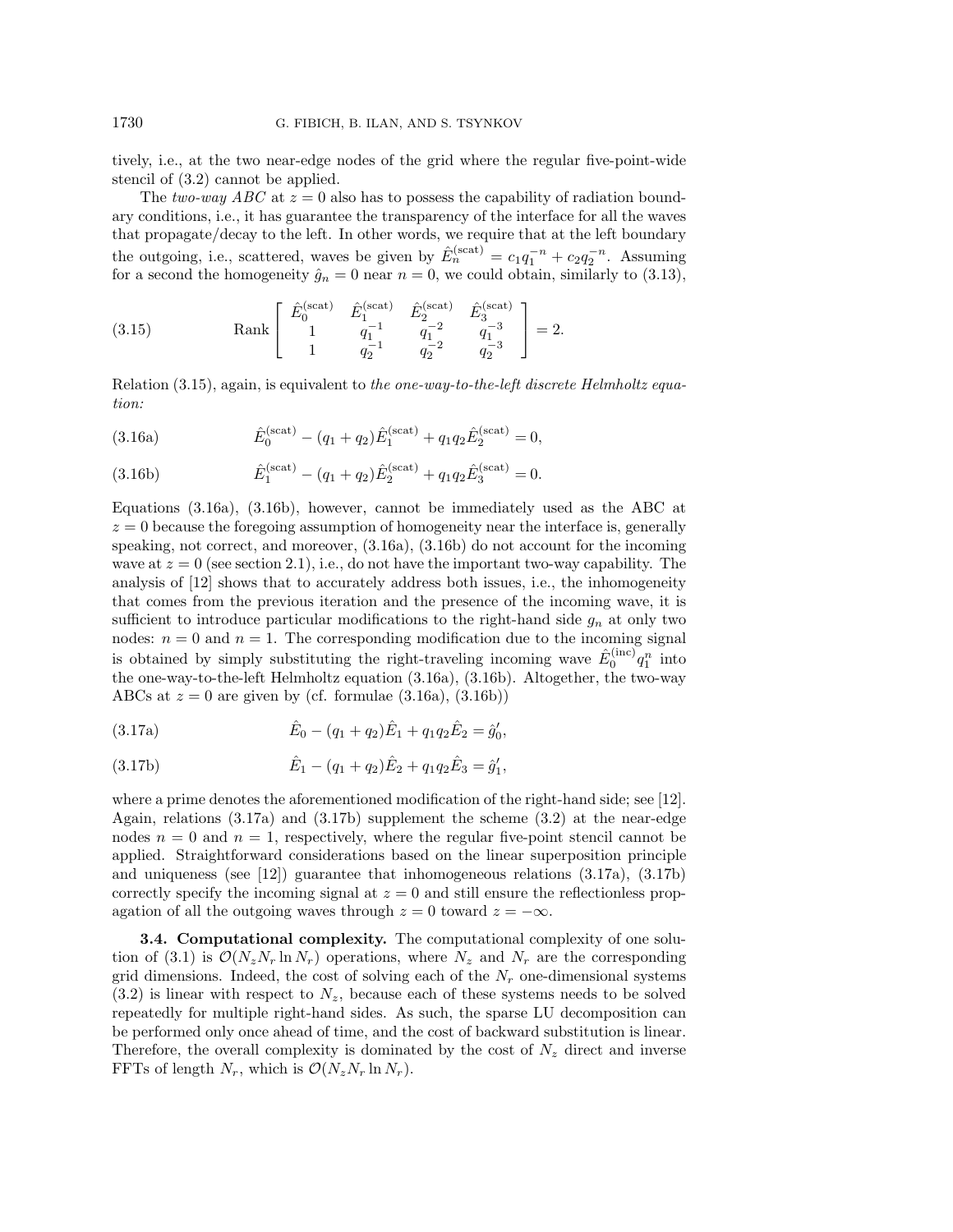For the specific discretization parameters provided in section 4, the numbers of iterations could vary significantly. The borderline cases, i.e., those with the minimal damping necessary to allow the algorithm to converge, could take as many as a thousand iterations to reduce the initial relative difference between two successive iterations by three to four orders of magnitude. In contrast, the cases that involved damping substantially larger than the required minimum could converge to machine zero (fifteen orders of magnitude reduction) in as little as two hundred iterations.

**4. Results.** In this section we present simulation results for the Gaussian initial conditions  $E_{\text{inc}}^0 = \exp(-r^2)$  and  $\psi_0 = (\epsilon r_0^2 k_0^2)^{1/4} \exp(-r^2/r_0^2)$  for the NLH and NLS, respectively. Denoting, as before, the input power of the incoming wave by  $N(0)$ , we define the fractional input power as

$$
(4.1) \t\t\t p = \frac{N(0)}{N_c},
$$

i.e.,  $p = 1$  when the input power is equal to the NLS critical power  $N_c$ . For the Gaussian initial conditions used in our simulations,  $p = k_0 \sqrt{2\epsilon/3\pi}$  (see [12]). In all simulations we set  $k_0 = 8$  and  $r_0 = 1$ .

In Table 4.1 we show the calculated threshold values  $\delta_{\text{th}}^{\text{H}}$  and  $\delta_{\text{th}}^{\text{S}}$ . The quantity  $\delta_{\text{th}}^{\text{H}}$  in Table 4.1 represents the smallest nonnegative value of  $\delta$  for which we obtain a global solution of the NLH. By this we mean that the nonlinear iterations converge in the sense that the value of  $\max_{z,r}(E^{(n+1)} - E^{(n)})/\max_{z,r} E^{(n+1)}$  drops by at least a factor of  $10^{-6}$  in the course of iterations on the computational domain  $0 \leq z \leq 40$ and  $0 \le r \le 40$ , with grid sizes  $h_z = \lambda/20$  and  $h_r = \lambda/8$ , where  $\lambda = 2\pi/k_0$ . The particular choice of the domain size and grid resolution is "inherited" from our previous numerical experiments; see [10,12]. The values of  $\delta_{\rm th}^{\rm H}$  in Table 4.1 are obtained with at least two significant digits by repeatedly running the code for a given  $\epsilon$  and varying  $\delta$ , which allows one to "close in" on the threshold. However, as discussed in section 1, with a larger computational domain and/or a finer grid it may be possible to obtain regular solutions for smaller values of  $\delta$ , hence, to obtain a lower value of the threshold  $\delta_{\text{th}}^{\text{H}}$ . For example, using the same computational domain and twice as fine a grid,  $h_z = \lambda/40$  and  $h_r = \lambda/16$ , we could obtain  $\delta_{\text{th}}^{\text{H}} = 0.0133$  instead

TABLE  $4.1$ Threshold values of linear damping  $\delta$ .

| Case No.       | $\epsilon$  | $p = N(0)/N_c$ | $\delta^{\overline{\mathrm{H}}}_{\mathrm{th}}$ | $\delta^{\overline{{\rm S}}}_{\rm th}$ |
|----------------|-------------|----------------|------------------------------------------------|----------------------------------------|
| 1              | 0.06        | 90%            | $\overline{0}$                                 | $\Omega$                               |
| $\overline{2}$ | 0.07        | 97.5%          | $\overline{0}$                                 | 0                                      |
| 3              | 0.072165819 | 99%            | $\overline{0}$                                 | $\Omega$                               |
| $\overline{4}$ | $3\pi/128$  | 100%           | $9.6 \cdot 10^{-5}$                            | $\Omega$                               |
| 5              | 0.075       | 100.9%         | 0.00023                                        | $\Omega$                               |
| 6              | 0.08        | 104\%          | 0.00071                                        | 0.00025                                |
| 7              | 0.1         | 116\%          | 0.0027                                         | 0.0025                                 |
| 8              | 0.125       | 130%           | 0.0049                                         | 0.0062                                 |
| 9              | 0.15        | 142%           | 0.0071                                         | 0.010                                  |
| 10             | 0.2         | 164%           | 0.0145                                         | 0.019                                  |
| 11             | 0.3         | 202\%          | 0.030                                          | 0.035                                  |
| 12             | 0.4         | 233%           | 0.044                                          | 0.050                                  |
| 13             | 0.5         | 261%           | 0.058                                          | 0.065                                  |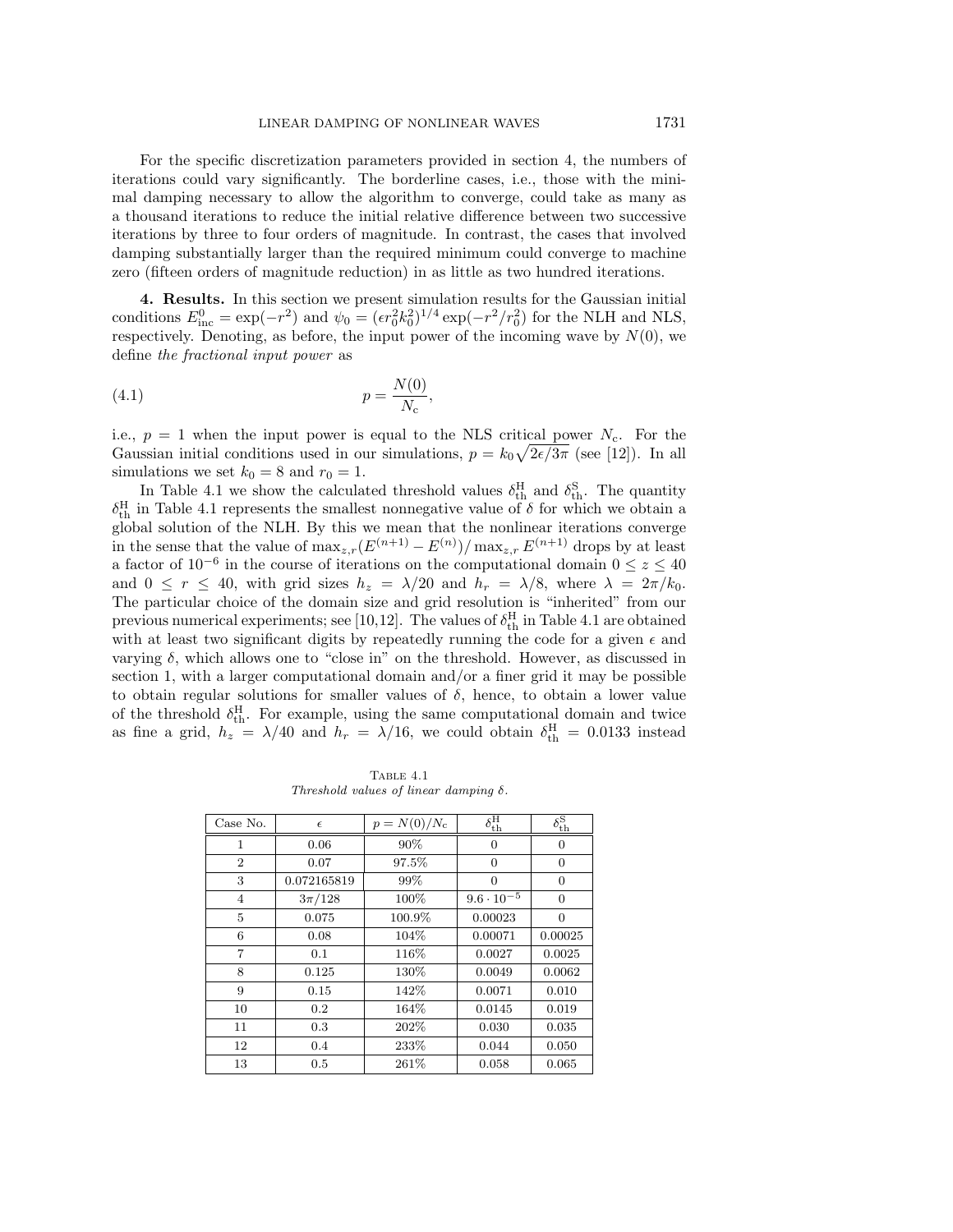of  $\delta_{\text{th}}^{\text{H}} = 0.0145$  for the data in row 10 of Table 4.1 ( $\epsilon = 0.2$ ). Likewise, using the original grid resolution  $h_z = \lambda/20$  and  $h_r = \lambda/8$  and a computational domain that was twice as large,  $z_{\text{max}} = 80$  and  $r_{\text{max}} = 80$ , we could obtain  $\delta_{\text{th}}^{\text{H}} = 0.0022$  instead of  $\delta_{\text{th}}^{\text{H}} = 0.0027$  for the data in row 7 of Table 4.1 ( $\epsilon = 0.1$ ). In other words, the values of  $\delta_{\text{th}}^{\text{H}}$  from Table 4.1 should be considered upper bounds for the actual thresholds. However, the quantitative limits of pursuing this venue are still unexplored, i.e., it is not known how far down in  $\delta_{\text{th}}^{\text{H}}$  one can go by increasing the domain size and/or grid resolution. Our ability to answer this question is obviously limited by computer resources, and as of yet the question remains open. In particular, it is unclear whether we can achieve  $\delta_{\text{th}}^{\text{H}} = 0$  by choosing a sufficiently large domain and/or fine grid.

Similarly, the quantity  $\delta_{\rm th}^{\rm S}$  in Table 4.1 represents the smallest nonnegative value of damping  $\delta$  for which the NLS solution does not blow up. In our NLS simulations we use standard fourth-order finite-difference schemes for the spatial derivatives and explicit fourth-order Runge–Kutta for marching in  $z$ . As has recently been shown in [9], in finite-difference simulations of NLS solutions that are known analytically to become singular, the computed solution still remains bounded. Therefore, there is always an element of arbitrariness in selecting a numerical criterion for blowup in NLS simulations. In our NLH simulations the largest relative increase in amplitude due to self-focusing has never exceeded a factor of two. In order to make the blowup criteria in NLH and NLS simulations as close to one another as possible, we define the computed NLS solution as becoming singular once its amplitude increases by a factor of two. We checked that altering this NLS blowup criterion leads to only minor changes in the results for  $\delta_{\text{th}}^{\text{S}}$ . For example, using the blowup criterion of relative focusing by a factor of 4, rather than 2, for  $\epsilon = 0.08$  (row 6 of Table 4.1) gives  $\delta_{\text{th}}^{\text{S}} = 0.00021$  instead of  $\delta_{\text{th}}^{\text{S}} = 0.00025$ ; and using this new criterion for  $\epsilon = 0.15$ (row 9 of Table 4.1) yields  $\delta_{\text{th}}^{\text{S}} = 0.0089$  instead of  $\delta_{\text{th}}^{\text{S}} = 0.010$ . In particular, this change does not affect our main finding of initial conditions for which  $\delta_{\rm th}^{\rm H} < \delta_{\rm th}^{\rm S}$ .

As expected, for both the NLS and the NLH the threshold values of  $\delta$  increase with  $\epsilon$  (i.e., a larger amount of damping is needed to arrest collapse of beams with higher input power). For  $\epsilon = 0.06$  and  $\epsilon = 0.07$  the input power is below critical. Therefore, both the NLS and the NLH have global solutions for  $\delta = 0$ . This behavior for the NLH holds (at least) until  $\epsilon = 0.072165819$ , which corresponds to the last subcritical value<sup>5</sup> that we have checked,  $N(0)$  being equal to 99% of  $N_c$ .

Starting from  $\epsilon = 3\pi/2k_0^2 \approx 0.073631077$ , which corresponds exactly to  $N(0) =$  $N_c$ , the NLH requires a certain positive amount of damping  $\delta$  to maintain the regularity of the solution. For the NLS, the solution with no damping remains regular until  $\epsilon = 0.75$ , which corresponds to  $p = N(0)/N_c = 1.009$ . Indeed, it is known that  $N_c$  is only a *lower bound* for the threshold power for NLS collapse, and that any initial condition which does blow up, and whose amplitude  $|\psi_0|$  is not equal to the ground state profile  $3^{1/4}\sqrt{\text{sech}(2r)}$ , has power strictly above  $N_c$  (see [7, 16, 17]). In our simulations we have discovered that for  $\epsilon = 3\pi/2k_0^2$ , which is the critical value for the NLH, as well as for the moderately supercritical values  $\epsilon = 0.075$ ,  $\epsilon = 0.08$ , and  $\epsilon = 0.1$ , when the input power  $N(0)$  is only slightly above  $N_c$ , the threshold damping for the NLH is larger<sup>6</sup> than that for the NLS:  $\delta_{\text{th}}^{\text{H}} > \delta_{\text{th}}^{\text{S}}$ . However, for input powers that are equal to or higher than  $1.30N_c$  (which corresponds to  $\epsilon = 0.125$ ) this trend

<sup>&</sup>lt;sup>5</sup>As mentioned in section 1, for larger subcritical values of  $N(0)$  the convergence of nonlinear iterations becomes prohibitively slow.

<sup>&</sup>lt;sup>6</sup>We recall that the values of  $\delta_{\text{th}}^{\text{H}}$  in Table 4.1 are only upper bounds for the threshold; lower values may be obtained by refining the grid and/or enlarging the computational domain.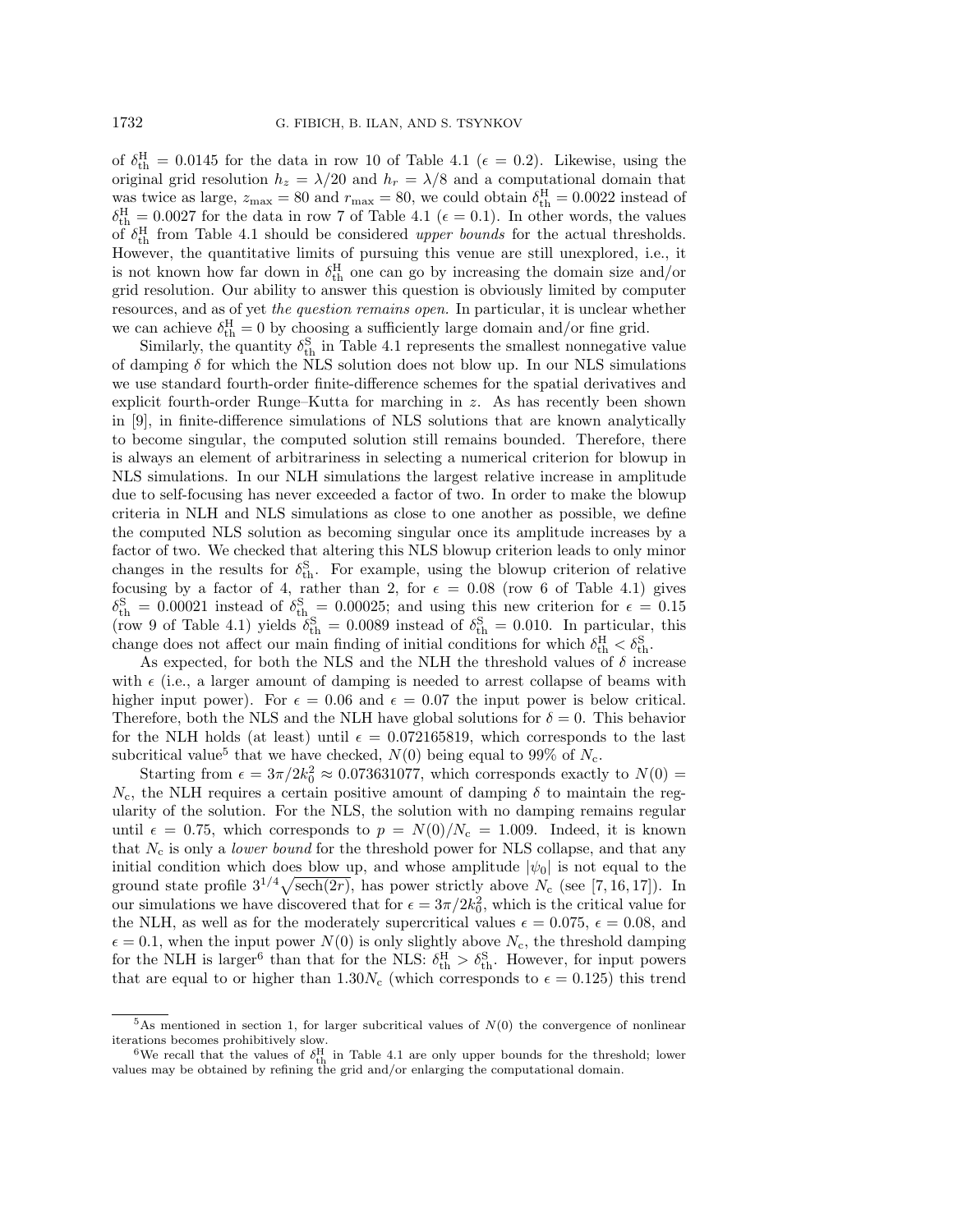

FIG. 4.1. Threshold values  $\delta_{\text{th}}^{\text{H}}$  (open circles "∘") and  $\delta_{\text{th}}^{\text{S}}$  (asterisks "\*") as a function of  $(p-1)$ for the data in Table 4.1. The solid line  $0.035(p-1)^{1.517}$  is the best fit to the values of  $\delta_{\text{th}}^{\text{S}}$ .

reverses (see Table 4.1), and we obtain  $\delta_{\text{th}}^{\text{H}} < \delta_{\text{th}}^{\text{S}}$ . Thus, for  $N(0) \geq 1.30 N_c$ ,<sup>7</sup> there must be other mechanisms in the NLH not present in the NLS that help suppress the formation of singularity in the solution. Therefore, we may conclude that in this regime nonparaxiality and backscattering help arrest collapse of nonlinear waves.<sup>8</sup>

In [6] Fibich has used asymptotic analysis to show that

(4.2) 
$$
\delta_{\text{th}}^{\text{S}} \sim c(p-1)^{3/2},
$$

where  $p$  is the fractional critical power  $(4.1)$ . In Figure 4.1 we put this theoretical prediction to a test by plotting the values of  $\delta_{\text{th}}^{\text{S}}$  and  $\delta_{\text{th}}^{\text{H}}$  as a function of  $(p-1)$ . When we computed the best fit of the values of  $\delta_{\text{th}}^{\text{S}}$  with the two-parameter family of curves  $\delta_{\text{th}} = c(p-1)^\alpha$ , we obtained  $\alpha = 1.517$ , which is in excellent agreement with formula (4.2). Relation (4.2) also provides a good approximation to the data points  $\delta_{\text{th}}^{\text{H}}$ ; see Figure 4.1. The only exception is the lowest-power NLH data point in Figure 4.1 that corresponds to  $\epsilon = 0.08$  (row 6 in Table 4.1), for which the value of  $\delta_{\text{th}}^{\text{H}}$  has most likely been overpredicted numerically because of the computational constraints discussed previously.

In Figure 4.2 we plot the on-axis  $(r = 0)$  amplitudes of the NLH and NLS solutions for  $\epsilon = 0.2$  and various values of  $\delta$ . The on-axis behavior is most representative of the physical processes that we are studying, because for symmetric beams this is the location of the peak intensity. When  $\delta = \delta_{\text{th}}^{\text{H}} = 0.0145$ , the NLH solution exists globally, but the NLS solution becomes singular at a finite propagation distance. As the value of damping increases, both the NLS and the NLH solutions undergo less

<sup>&</sup>lt;sup>7</sup>More precisely,  $N(0)$  higher than some value between  $1.16N_c$  and  $1.30N_c$ .<br><sup>8</sup>The fact that for the input values just above the critical power we do not observe nonparaxiality and backscattering helping arrest the collapse is apparently the "continuation" of the fact that we have been unable yet to solve the undamped NLH for  $N(0) \geq N_c$ , even though the NLS solution exists globally for  $N(0) \le 1.009 N_c$ . The reasons are probably the same in both cases; those for the latter have already been discussed in the section 1.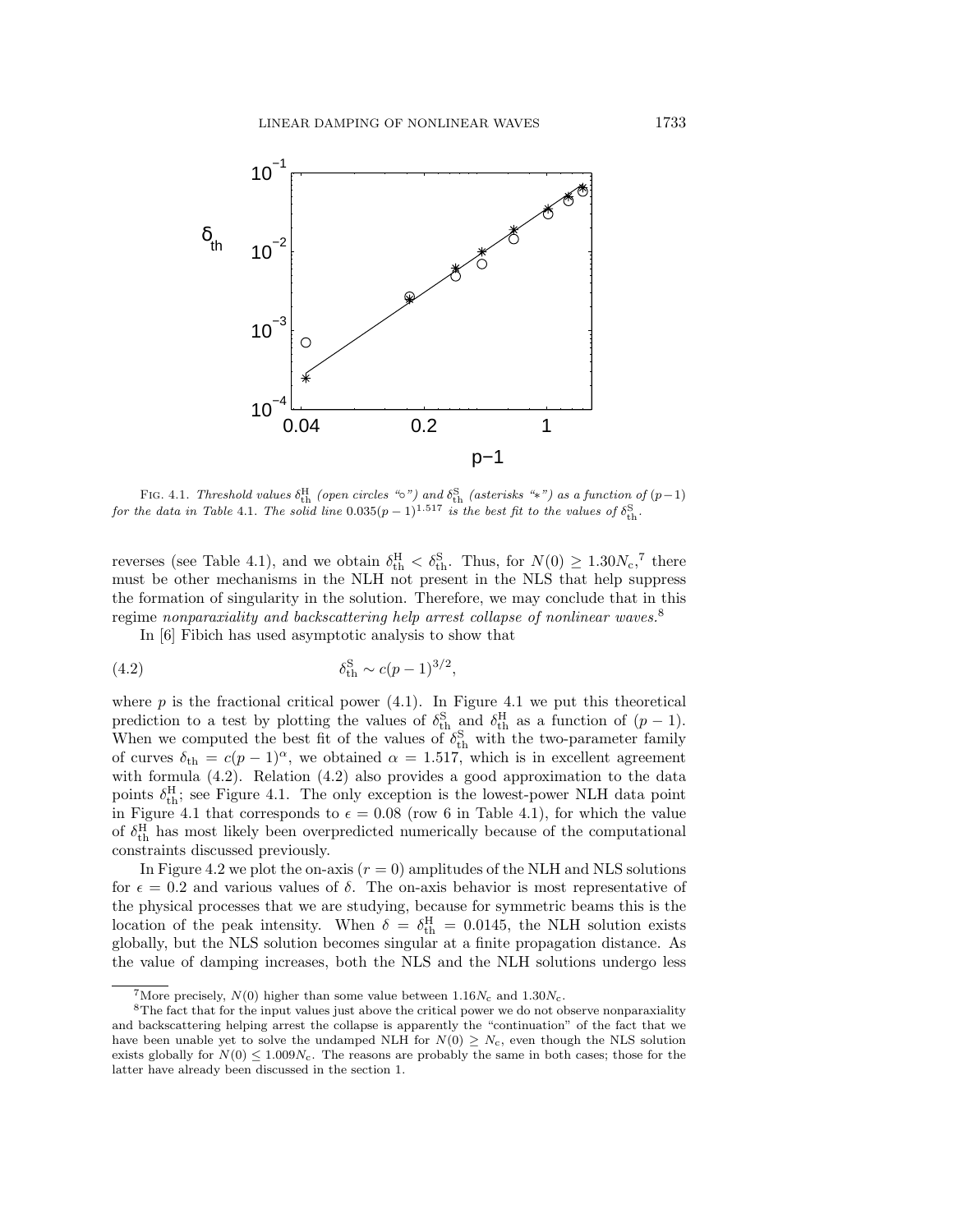

FIG. 4.2. On-axis amplitude of NLH (solid) and NLS (dashes) solutions for  $\epsilon = 0.2$  and various values of  $\delta$ .

focusing. For all the cases for which both solutions remain regular, the NLS solution curve is higher than the NLH one from  $z = 0$  until its maximum, i.e., the point of the arrest of collapse. This provides additional support to the foregoing conclusion that nonparaxiality and backscattering arrest collapse of nonlinear waves. Note that after the collapse has been arrested, the NLS solution becomes lower than that of the NLH. One possible explanation for this is that the NLS solution is undergoing higher focusing, and hence it loses more power due to damping.

We emphasize that at  $z = 0$  the NLH solution is not equal to  $E_{\text{inc}}^0$ ; see Figure 4.2. The difference between the two is due to backscattering and can be used to quantify the level of backscattering for a particular setting; see  $[10, 12]$ . In Table 4.2 we provide the values of maximum self-focusing and maximum backscattering in the NLH, defined as  $\max_{r,z} |E(z,r)|$  and  $\max_r |E(0,r) - E_{\text{inc}}^0(r)|$ , respectively, for various values of  $\epsilon$  and  $\delta$ . The dash "—" in a particular cell of Table 4.2 means that the level of damping was insufficient to guarantee the convergence of the numerical algorithm. As expected, for a given level of damping  $\delta$ , the NLH solution undergoes stronger selffocusing as the nonlinearity coefficient  $\epsilon$  increases. The level of backscattering also increases with the increase of  $\epsilon$ . As also expected, for a given input power  $\epsilon$ , when the damping  $\delta$  increases, the NLH solution undergoes weaker self-focusing (see Figure 4.2).

<sup>9</sup>There are, in fact, two phenomena that account for the discrepancy between the NLH and NLS curves: nonparaxiality of the forward propagating wave and backscattering. Because the problem is nonlinear, these two mechanisms cannot be easily and explicitly told apart inside the domain. The only location where we can clearly say that the difference is purely due to backscattering is the "inflow" interface  $z = 0$ ; see [10].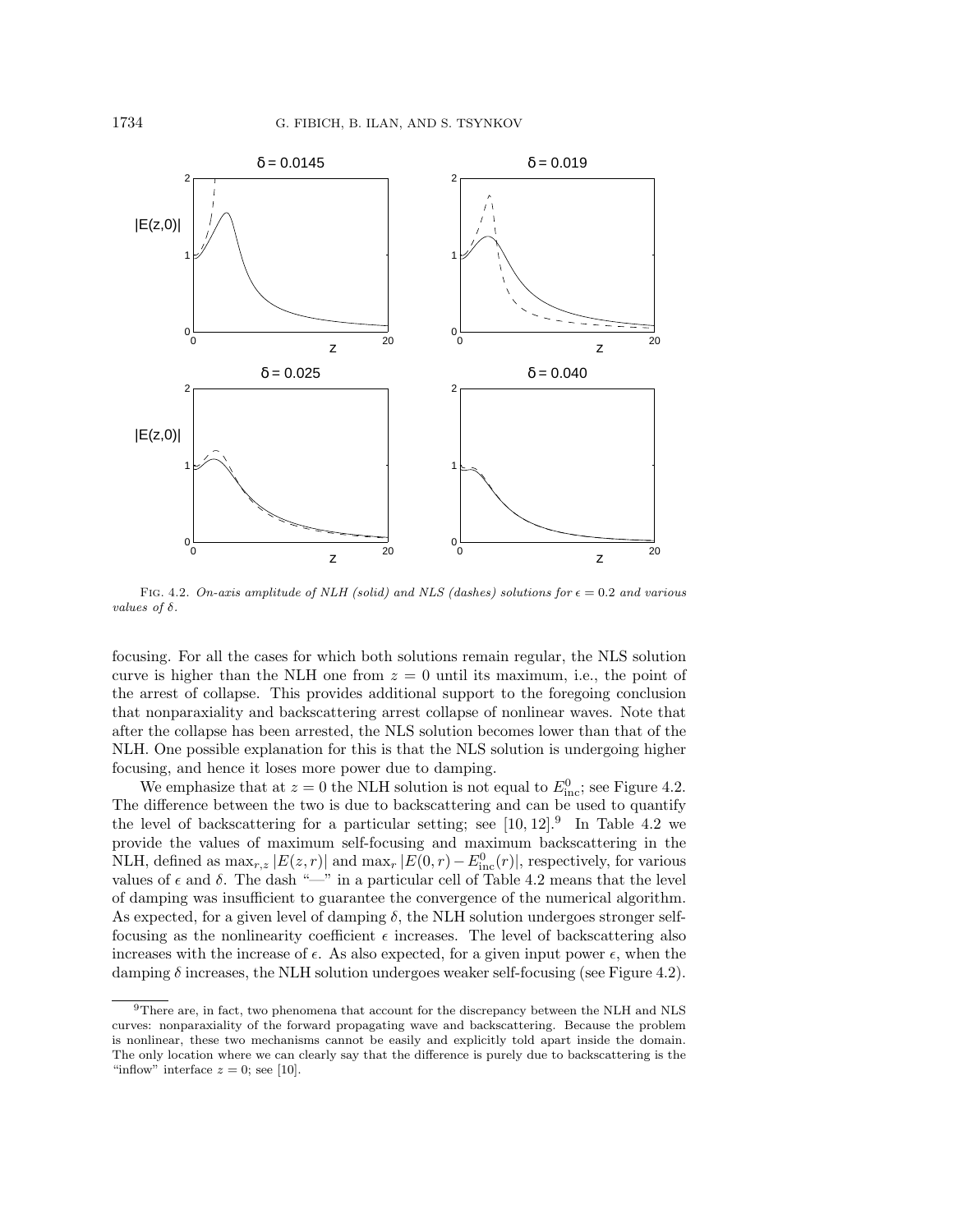Table 4.2

Maximum absolute levels of self-focusing and backscattering in the NLH for a variety of  $\epsilon$  and  $\delta$ .

|                    |                   | Maximum self-focusing |                   | Maximum backscattering |                   |                   |
|--------------------|-------------------|-----------------------|-------------------|------------------------|-------------------|-------------------|
|                    | $\delta = 0.0145$ | $\delta = 0.0175$     | $\delta = 0.0210$ | $\delta = 0.0145$      | $\delta = 0.0175$ | $\delta = 0.0210$ |
| $\epsilon = 0.15$  | 1.1179            | 1.0601                | 1.0162            | 0.0372                 | 0.0373            | 0.0373            |
| $\epsilon = 0.175$ | 1.2718            | 1.1538                | 1.0761            | 0.0420                 | 0.0421            | 0.0421            |
| $\epsilon=0.2$     | 1.5515            | 1.3158                | 1.1716            | 0.0465                 | 0.0466            | 0.0467            |
| $\epsilon = 0.225$ |                   |                       | 1.3242            |                        |                   | 0.0509            |

TABLE 4.3 Maximum absolute levels of self-focusing and backscattering in the NLH for  $\epsilon = 0.2$ .

| Case No.       | Damping $\delta$ | Max. self-focusing | Max. backscattering |
|----------------|------------------|--------------------|---------------------|
| 1              | 0.0145           | 1.5515             | 0.0465              |
| $\overline{2}$ | 0.0147           | 1.5296             | 0.0465              |
| 3              | 0.0150           | 1.4992             | 0.0465              |
| 4              | 0.0155           | 1.4538             | 0.0465              |
| 5              | 0.0160           | 1.4135             | 0.0466              |
| 6              | 0.0165           | 1.3776             | 0.0466              |
| 7              | 0.0170           | 1.3451             | 0.0466              |
| 8              | 0.0175           | 1.3158             | 0.0466              |
| 9              | 0.0180           | 1.2892             | 0.0466              |
| 10             | 0.0190           | 1.2428             | 0.0466              |
| 11             | 0.0200           | 1.2041             | 0.0466              |
| 12             | 0.0210           | 1.1716             | 0.0467              |

Surprisingly, however, *changing the value of damping*  $\delta$  *has very little or no effect* on the level of backscattering. To further corroborate this observation, we picked a particular value of the nonlinearity coefficient,  $\epsilon = 0.2$ , and ran an additional series of numerical tests with a substantially finer sampling for  $\delta$ . These results, which are presented in Table 4.3, confirm that backscattering is not affected by linear damping. This phenomenon certainly cannot be explained by saying that linear damping has an overall negligible effect, since its effect on the focusing dynamics can be clearly seen through the changing values of the maximum focusing both in Table 4.2 and in Figure 4.2. At present, we have no good explanation for this surprising observation.

**5. Concluding remarks.** The question of whether nonparaxiality and backscattering may arrest collapse of nonlinear waves has been open for many years. While the answer to this question is probably positive, no conclusive argument toward it, whether analytical or numerical, has been previously available in the literature. In this study we addressed this question within the framework of the linearly damped NLH and NLS. As has been mentioned, the addition of linear damping is not ad hoc, because it has both physical and mathematical motivation. Methodologically, linear damping provides a very useful "extra dimension" that allows us to efficiently control the solutions of the NLH and NLS. Specifically, the variation along this extra dimension has helped us to numerically identify the regimes for which the NLS solution blows up, while the NLH solution remains regular. In other words, our results furnish the first ever definite numerical evidence that nonparaxiality and backscattering can arrest collapse. The question of whether regular solutions to the NLH still exist in the absence of damping remains open. However, we hope that the arguments based on linear damping and the limiting absorption principle may be useful for proving global existence and uniqueness, both for the damped NLH and for the undamped NLH.